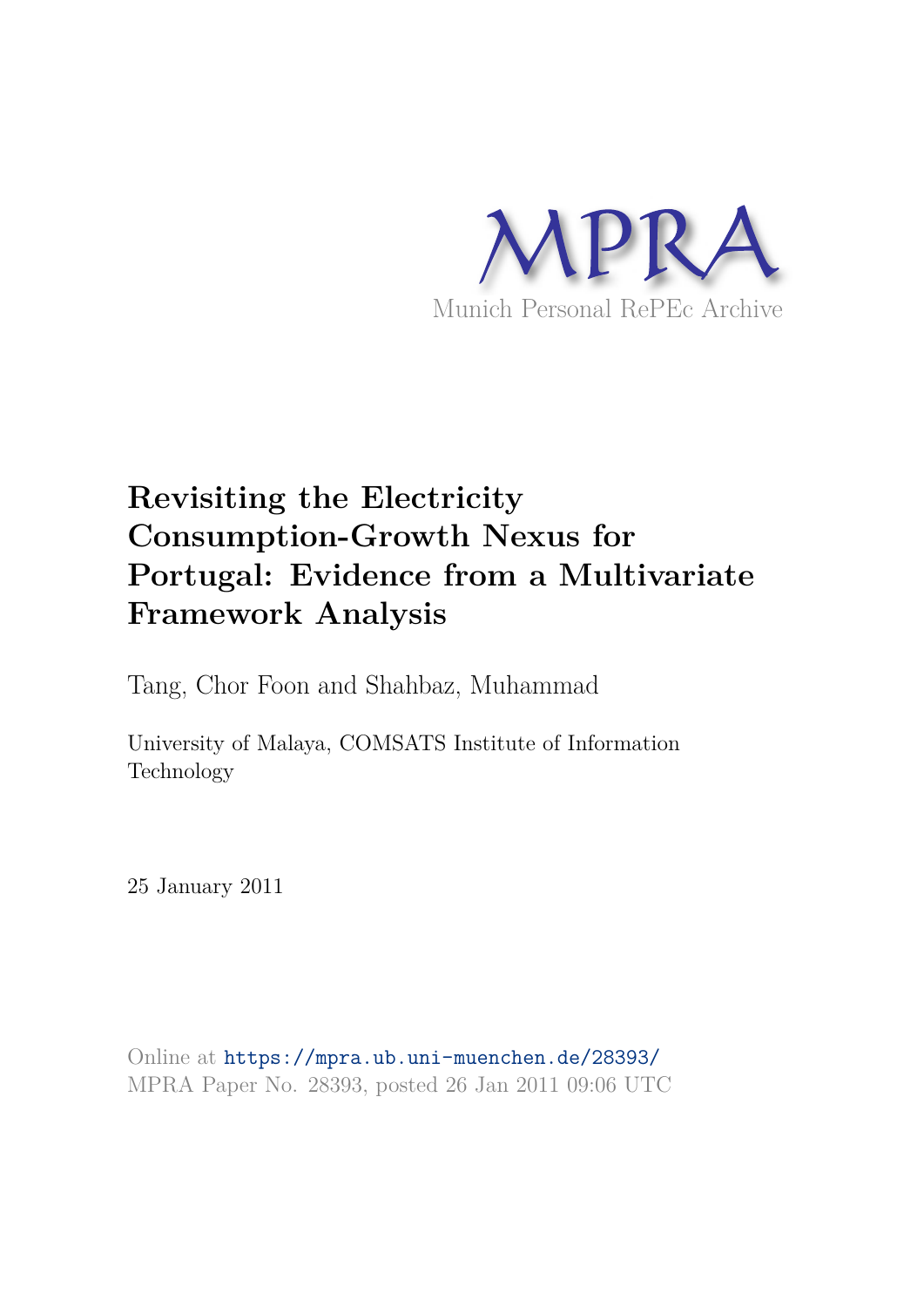## **REVISITING THE ELECTRICITY CONSUMPTION-GROWTH NEXUS FOR PORTUGAL: EVIDENCE FROM A MULTIVARIATE FRAMEWORK ANALYSIS**

Chor Foon  $TANG<sup>a</sup>$  and Muhammad Shahbaz $<sup>b</sup>$ </sup>

<sup>a</sup>Department of Economics, Faculty of Economics and Administration, University of Malaya, 50603 Kuala Lumpur, Malaysia Email: tcfoon@yahoo.com

> <sup>b</sup>COMSATS Institute of Information Technology, Lahore, Pakistan Email: shahbazmohd@live.com

### **ABSTRACT**

The aim of present paper is to re-investigate the long-run and causal relationship between electricity consumption, income, financial development, population and foreign trade in Portugal using the bounds testing approach to cointegration within the unrestricted error-correction model (UECM). The Granger causality test within the Vector Error-Correction Model (VECM) was conducted to examine the direction of causality. This study covered the annual sample of 1971 to 2009. Our empirical evidence supports the presence of a long-run relationship between the variables in Portugal. Moreover, the results indicate that increase in real income, financial development, population and foreign trade has positive impact on electricity consumption in Portugal. In addition, the overall Granger causality results exhibit bi-directional causal relationship between electricity consumption, real income, and population while uni-directional causality is running from financial development to electricity consumption. In this respect, Portugal is an energy dependent country, thus energy conservation policy (growth policy) may adversely affect the economic growth (environment or pollution) in Portugal. Ultimately, the Portuguese government should encourage research and development on technological innovation for energy savings without affecting economic development in Portugal.

*Keywords*: Causality; electricity consumption; financial development; Portugal *JEL classification:* C32; O52; O20; O43

## **1. INTRODUCTION**

The energy-income nexus is of great interest to economists as well as policymakers because of its significant policy implication. Kraft and Kraft (1978) was the first empirical work that dealing with the causal relationship between energy consumption and income. Their findings suggested strong uni-directional causality running from income to energy consumption in the United States. Motivated by interesting findings of the study, voluminous of empirical studies were conducted to replicate the causal relationship between energy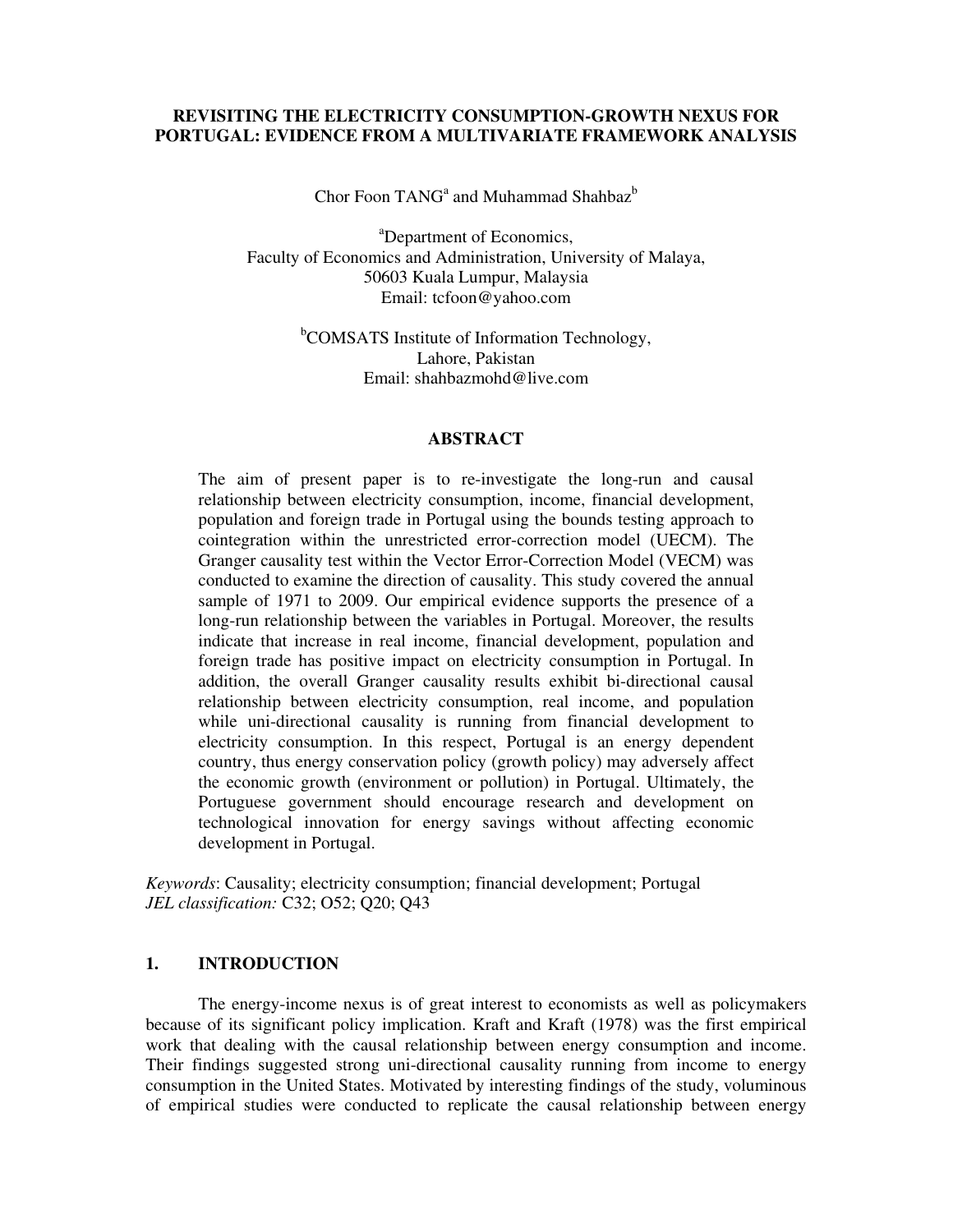(electricity) consumption and income (e.g., Li et al., 2008; Abosedra et al., 2009; Apergis and Payne, 2010) at different countries and/or regions. This is because understanding the interaction between energy (electricity) consumption and income is the key to a successful environmental and growth policy. For example, if the causality finding supports the *growth hypothesis* that is uni-directional causality running from energy (electricity) consumption to income, restriction of energy (electricity) consumption may adversely affect the process of economic growth and development. On the other hand, if there is evidence of uni-directional causality running from income to energy (electricity) consumption, environmental policy to conserve energy (electricity) consumption may have less or no impact on the economic growth. This is known as the *conservation hypothesis*. To the best of our knowledge on literature review, however the findings of the existing empirical studies do not show strong consensus evidence of the causal relationship between energy (electricity) consumption and income for country-specific, multi-countries as well as regional studies (Karanfil, 2009). Therefore, it is obstacle to provide a reliable policy recommendation for energy, environmental, and economics. Ozturk (2010) and Payne (2010) performed a comprehensive literature survey on the energy-growth nexus and also on the electricity consumption-growth nexus. Remarkably, both literatures survey consistently exhibited that the major factors for the ambiguous causality evidences are: (a) omission of relevant variables, (b) methodological flaws, and (c) different time span of study. Karanfil (2009) added that those research papers just changing the time period of analysis insufficient contribution neither to the literatures nor policymakers to formulate effective policy. They indicate that there should be other potential variables that could affect energy (electricity) consumption. For these reasons, empirical studies on the energy (electricity) consumption-income nexus began to include other variables such as carbon dioxide  $(CO_2)$  emissions (Ang, 2007), exports (Lean and Smyth, 2010), labour or employment (Chang et al., 2001; Warr and Ayres, 2010), population (Batliwala and Reddy, 1994; Tang, 2009), financial development (Yan and Zhang, 2009; Sadorsky, 2010), energy prices (Masih and Masih, 1997; Chandran et al., 2010), and foreign direct investment (Tang, 2009; Sadorsky, 2010).

The gap in the literature is that empirical study concerning the relationship between electricity consumption and income in Portugal is scarce. As far as we know, only Murry and Nan (1994) and Narayan and Prasad (2008) have investigated the electricity consumptionincome nexus in Portugal, however they used a bi-variate framework which may suffer from the omission of variables bias (Lütkepohl, 1982). In addition, the direction of causality between electricity consumption and income for Portugal remains ambiguous. Murry and Nan (1994) suggested the *neutrality hypothesis*, while Narayan and Prasad (2008) exhibited uni-directional causality runs from electricity consumption to income. In light of this, it is utmost important to establish an empirical study fill the lacuna by re-investigating the electricity consumption-income nexus in the Portuguese economy with a multivariate framework. Unlike the earlier studies for Portugal on this topic, we take into account other potential variables such as financial development, population, and also foreign trade into the electricity consumption model. In addition to that, population growth has significant implication on electricity consumption. Some earlier studies included employment into the electricity consumption specification as the proxy for electricity user. Ironically, Tang (2008) argued that employment alone cannot represent the total population of electricity user because electricity is for all categories of population in an economy. Besides that, Lean and Smyth (2010) applied exports as a proxy for international trade to study the electricity consumption-income nexus. Against, exports alone may not be a good proxy to represent international transaction because both importing and exporting activities are consumes energy (electricity). In this respect, we suggest to use foreign trade measured by the ratio of total trade (export plus import) to gross domestic product (GDP).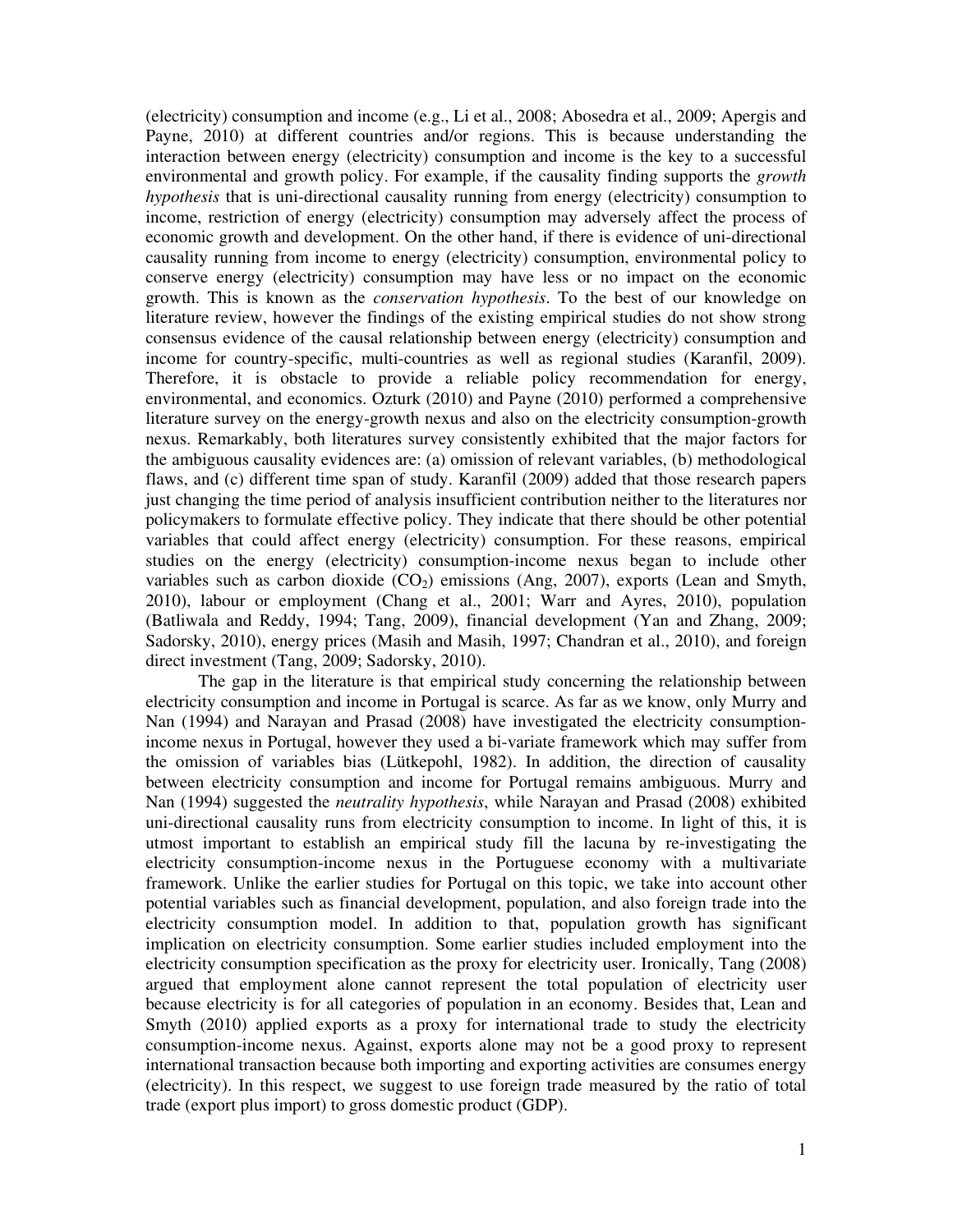Obviously, this paper not only looks into the electricity consumption-income nexus, but it is also examining the dynamic relationship between electricity consumption, income, financial development, population, and foreign trade in the Portuguese economy. By doing so, we have effectively married the literature on the electricity consumption-income nexus, finance-income nexus, trade-income nexus, and population-income nexus. Therefore, the results of this study are more robust, reliable, and relevant for policymaking. In terms of methodology, we follow Ozturk's (2010) recommendation to employ the bounds testing approach to cointegration developed by Pesaran et al. (2001) to examine the presence of a long-run equilibrium relationship between electricity consumption and its determinants. For the policymaking purposes, the Granger causality test within the vector error-correction model (VECM) will be employed to verify the direction of causality between the variables of interest.

The rest of this study is organised follows. Section 2 presents the literature review. Section 3 set out the data, model and estimation procedures used in this study. Section 4 discusses the empirical findings and finally the conclusion and policy recommendations will be reported in Section 5.

## **2. SURVEY OF EXISTING EMPIRICAL STUDIES**

Review of empirical literatures, there are two strands of studies on the direction of causal relationship between electricity consumption and economic growth. The first strand of empirical literature reveals with multi-countries studies while the second strand of literature is linked with single-country studies. The energy (electricity)-growth nexus has been investigated extensively by using variety of methods such as Granger causality concept. Table 1 shows the finding of multi-countries studies, while Table 2 summarise the findings of single-country studies. The general conclusion from relevant literature reported in Table 1 and Table 2 is that that the causal relationship between electricity consumption and economic growth has been mixed.

For the case of multi-countries studies, Yoo (2006) conducted a study to examine the causal relationship between electricity consumption and economic growth for four ASEAN countries namely Indonesia, Malaysia, Singapore, and Thailand. Empirical evidence indicated bi-directional causality between electricity consumption and economic growth in Malaysia and Singapore. On the other hand, one-way causal relation was found from economic growth to electricity consumption in Indonesia and Thailand. Similarly, Wolde-Rufael (2006) investigated the relationship between electricity consumption and real GDP per capita (economic growth) for 17 African economies. Bounds testing approach to cointegration developed by Pesaran et al. (2001) was applied to examine the presence of long-run equilibrium relationship and the causality test suggested by Toda and Yamamoto (1995) was used to determine the direction of causality between the variables of interest. The results show that cointegration is only found in nine out of seventeen countries. However, causality analysis implies that electricity consumption Granger-causes economic growth in Benin, the Democratic Republic of Congo, and Tunisia, while economic growth Grangercauses electricity consumption in Cameroon, Ghana, Nigeria, Senegal, and Zimbabwe. Moreover, there exists bi-directional causal relationship between the variables in case of Egypt, Gabon, and Morocco. $<sup>1</sup>$ </sup>

 $\overline{a}$ 

<sup>&</sup>lt;sup>1</sup> Unfortunately, there exists no causal relationship between both variables for the case of Algeria, Congo Republic, Kenya, South Africa and Sudan over the period.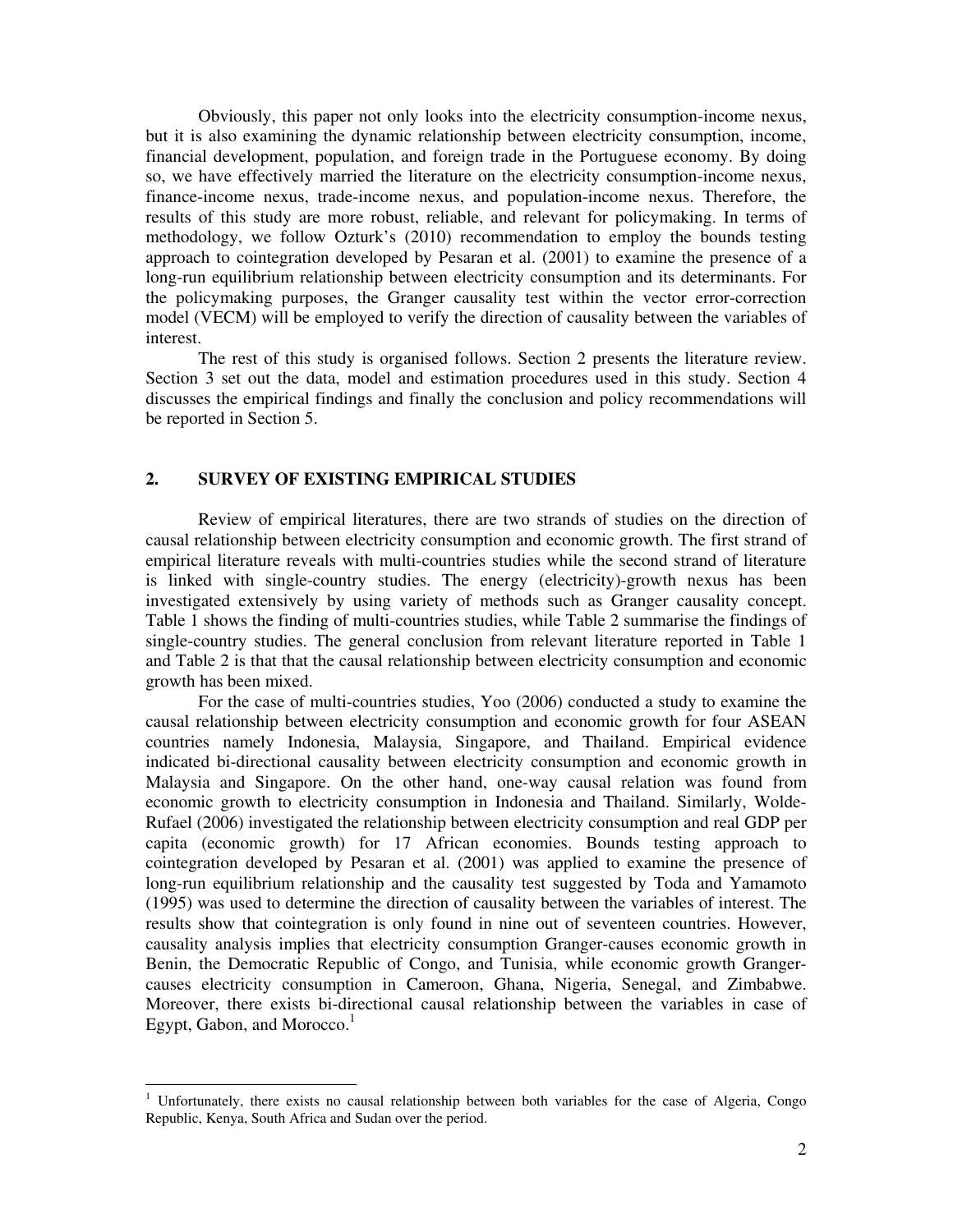| No. | <b>Authors</b>             | <b>Period</b> | <b>Countries</b> | Methodology                                                  | <b>Direction of Granger causality</b>                                       |
|-----|----------------------------|---------------|------------------|--------------------------------------------------------------|-----------------------------------------------------------------------------|
|     | Wolde-Rufael (2006)        | 1971-2001     | 17 African       | <b>ARDL</b> Bounds testing;                                  | $EC \rightarrow Y$ (Benin, Congo DR, Tunisia)                               |
|     |                            |               |                  | Toda-Yamamoto's test for causality -<br><b>Augmented VAR</b> | $Y \rightarrow EC$ (Cameroon, Ghana, Nigeria, Senegal, Zambia,<br>Zimbabwe) |
|     |                            |               |                  |                                                              | $EC \leftrightarrow Y$ (Egypt, Gabon, Morocco)                              |
|     |                            |               |                  |                                                              | $EC \leftrightarrow Y$ (Algeria, Congo Rep., Kenya, South Africa, Sudan)    |
| 2.  | Yoo (2006)                 | 1971-2002     | 4 ASEAN          | Engle-Granger; Johansen-Juselius;                            | $Y \rightarrow EC$ (Indonesia, Thailand)                                    |
|     |                            |               |                  | Granger causality; Hsiao's causality –<br><b>VAR</b>         | $EC \leftrightarrow Y$ (Malaysia, Singapore)                                |
| 3.  | Chen et al. (2007)         | 1971-2001     | 10 Asian         | Johansen-Juselius;                                           | $EC \rightarrow Y$ (Hong Kong)                                              |
|     |                            |               |                  | Granger causality – VECM                                     | $Y \rightarrow EC$ (India, Malaysia, Philippines, Singapore)                |
|     |                            |               |                  |                                                              | $EC \leftrightarrow Y$ (China, Indonesia, Korea, Taiwan, Thailand)          |
| 4.  | Squalli (2007)             | 1980-2003     | 11 OPEC          | <b>ARDL Bounds testing:</b>                                  | $EC \rightarrow Y$ (Indonesia, Nigeria, UAE, Venezuela)                     |
|     |                            |               |                  | Toda-Yamamoto's test for causality                           | $Y \rightarrow EC$ (Algeria, Iraq, Kuwait, Libya,)                          |
|     |                            |               |                  | - Augmented VAR                                              | $EC \leftrightarrow Y$ (Iran, Qatar, Saudi Arabia)                          |
| 5.  | Narayan and Prasad (2008)  | 1960-2002     | 30 OECD          | Toda-Yamamoto's test for causality                           | $EC \rightarrow Y$ (Australia, Czech Rep., Italy, Slovak Rep., Portugal)    |
|     |                            |               |                  | with bootstrapping approach                                  | $Y \rightarrow EC$ (Finland, Hungary, Netherlands)                          |
|     |                            |               |                  |                                                              | $EC \leftrightarrow Y$ (Iceland, Korea, UK)                                 |
|     |                            |               |                  |                                                              | $EC \leftrightarrow Y$ (rest of the 19 countries)                           |
| 6.  | Yoo and Kwak (2010)        | 1975-2006     | 7 South          | Johansen-Juselius; Granger causality;                        | $EC \rightarrow Y$ (Argentina, Brazil, Chile, Colombia, Ecuador)            |
|     |                            |               | American         | Hsiao's test for causality-                                  | $EC \leftrightarrow Y$ (Venezuela)                                          |
|     |                            |               |                  | VAR and VECM                                                 | $EC \leftrightarrow Y$ (Peru)                                               |
| 7.  | Ozturk and Acaravci (2010) | 1980-2006     | 4 European       | <b>ARDL</b> Bounds testing:                                  | $EC \leftrightarrow Y$ (Hungary)                                            |
|     |                            |               |                  | Granger causality – VECM                                     | $EC \leftrightarrow Y$ (Albania, Bulgaria, Romania)                         |

Table 1: The summary of multi-country studies on the electricity-growth nexus

Note: *EC* and *Y* represent electricity consumption and economic growth, respectively.  $\rightarrow$ ,  $\leftrightarrow$  and  $\leftrightarrow$  represent unidirectional causality, bi-directional causality, and neutral causality, respectively.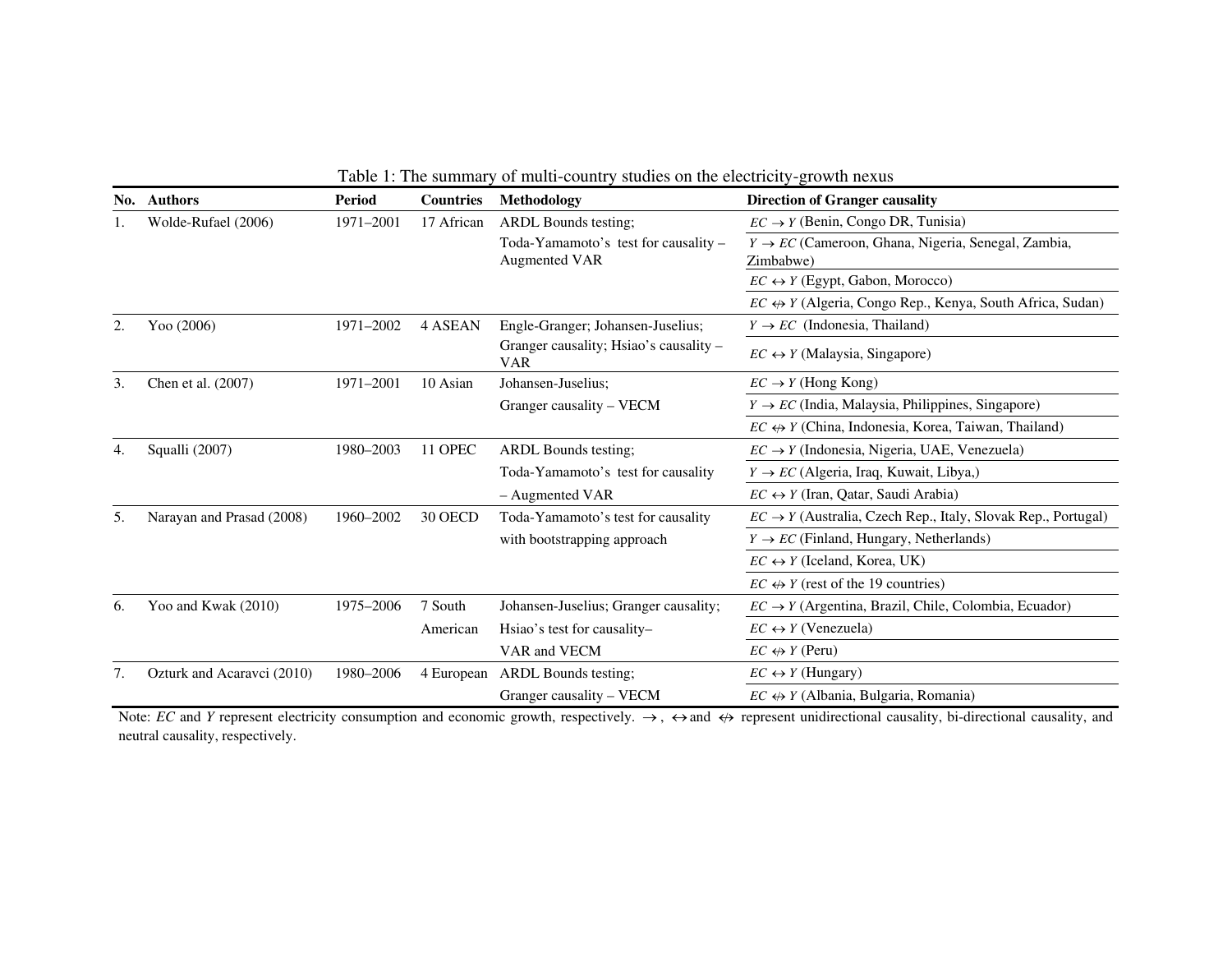For case of GCC countries, Squalli and Wilson (2006) investigated the electricity consumption-income growth hypothesis. Their empirical evidence indicated cointegration between the both variables. The causality analysis revealed bi-directional causality between electricity consumption and economic growth in Bahrain, Qatar and the Kingdom of Saudi Arabia (KSA), while unidirectional causality from economic growth to electricity consumption were observed in Kuwait and Oman.

Chen et al. (2007) re-investigated the relationship between electricity consumption and economic growth in China, Hong Kong, Indonesia, India, Korea, Malaysia, the Philippines, Singapore, Taiwan and Thailand. Their results confirm cointegration between electricity consumption and economic growth except in China and Malaysia. Panel Granger causality test reported bi-directional causality between electricity consumption and economic growth in long run and economic growth seems to Granger-causes electricity consumption short run.

Recently, Yoo and Kwak (2010) analyse the relationship between electricity consumption and economic growth in seven South American economies using cointegration and the Hsiao's (1981) version of Granger causality tests. Interestingly, they found that most of the selected countries support uni-directional causality running from electricity consumption to economic growth (i.e. Argentina, Brazil, Chile, Colombia, and Ecuador). While the rest of the two countries such as Venezuela supports conservation hypothesis and Peru supports the feedback hypothesis.

Narayan and Prasad (2008) examined causality between electricity consumption and economic growth over 38 OECD countries including Portugal. They used bootstrapping causality test and did not pay attention to explaining the presence of long-run relationship between the variables. Their findings showed that electricity consumption Granger-causes economic growth in case of Australia, Iceland, Italy, the Slovak Republic, the Czech Republic, Korea, Portugal, and the UK. The unidirectional causality was found running from economic growth to electricity consumption in Finland, Hungry, Korea, Netherlands and  $UK<sup>2</sup>$ . Similarly, Böhm (2008) conducted a study to investigate cointegration and causality between electricity consumption and economic growth<sup>3</sup> by employing VECM. The results showed one-way causal relation from electricity consumption in Belgium, Greece, Italy and the Netherlands while unidirectional found running from economic growth to electricity consumption in Ireland, Portugal and Spain. Moreover, electricity consumption and economic growth granger caused each other in case of Germany<sup>4</sup>.

Narayan and Smyth (2009) assessed the causal link between income, electricity consumption and exports in Middle Eastern Countries namely, Iran, Israel, Kuwait, Oman, Saudi Arabia, and Syria. The results of panel granger causality reveal unidirectional causality found running from electricity consumption to economic growth while economic growth granger-caused to export only in short run. Besides that, Yoo and Kwak (2010) performed causality test to investigate relationship between electricity consumption and economic growth in seven South American countries i.e. Argentina, Brazil, Chile, Columbia, Ecuador, Peru, and Venezuela. Empirical evidence indicated unidirectional causality running from electricity consumption to economic growth in Argentina, Brazil, Columbia and Ecuador while economic growth granger caused electricity consumption in the case of Venezuela<sup>5</sup>.

<sup>&</sup>lt;sup>2</sup> There was no causal link between electricity consumption and economic growth in Belgium, Canada, Denmark, France, Germany, Greece, Ireland, Japan, Luxembourg, New Zealand, Norway, Poland, Spain, Sweden, Switzerland, Turkey, Mexico, and the USA.

<sup>&</sup>lt;sup>3</sup> Austria, Belgium, Denmark, Finland, France, Germany, Greece, Ireland, Italy, Luxemburg, the Netherlands, Portugal, Spain and Sweden

<sup>&</sup>lt;sup>4</sup> There is no causality was found in Austria, Denmark, Finland, France, Luxemburg and Sweden

<sup>&</sup>lt;sup>5</sup> There was no causal relation was between both variables in case of Peru.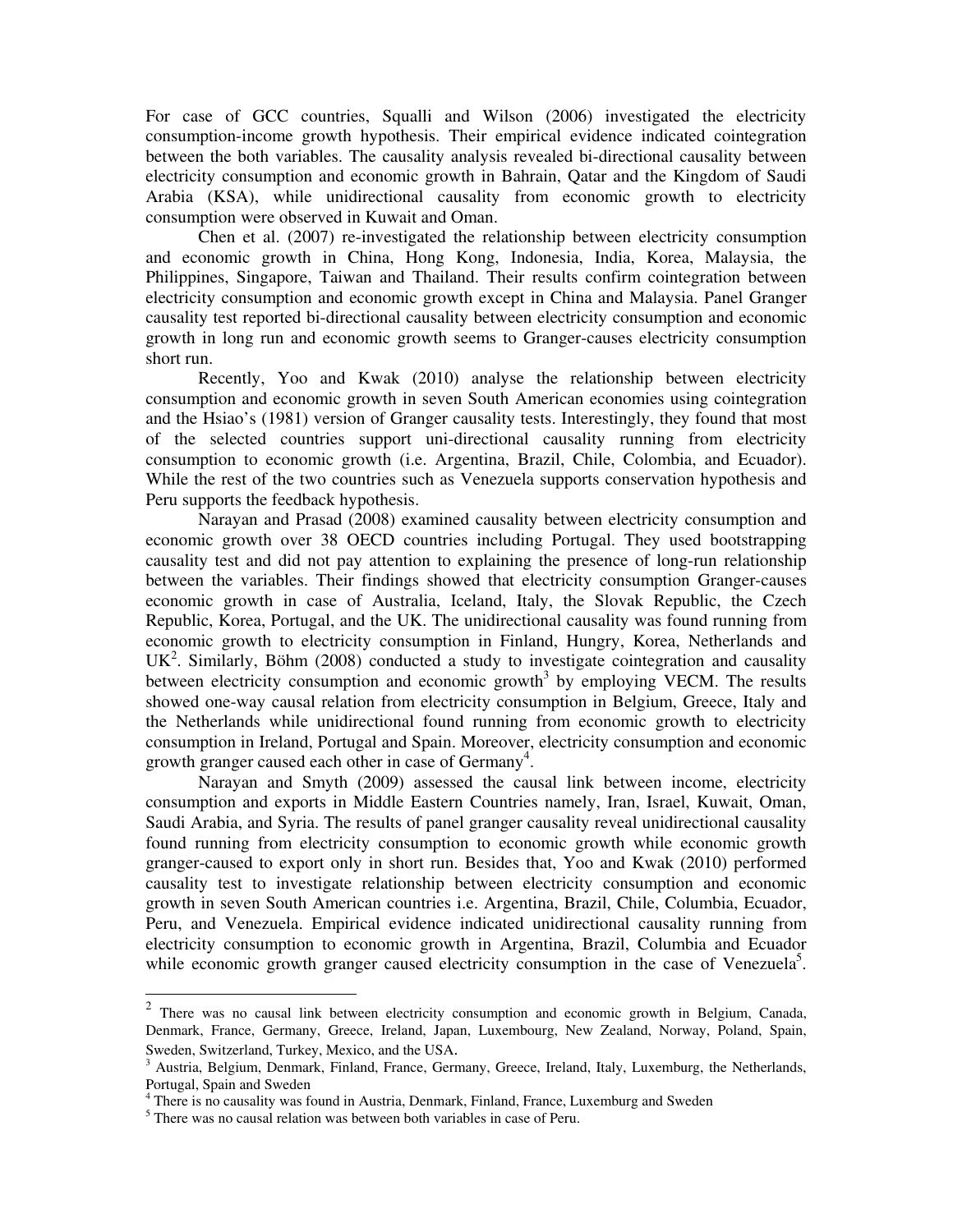|     | No. Growth hypothesis      | <b>Conservation hypothesis</b> | <b>Feedback hypothesis</b>           | <b>Neutrality hypothesis</b> |
|-----|----------------------------|--------------------------------|--------------------------------------|------------------------------|
| 1.  | Ageel and Butt (2001)      | Ghosh (2002)                   | Yang (2000)                          | —                            |
| 2.  | Altinay and Karagol (2005) | Narayan and Smyth (2005)       | Jumbe (2004)                         |                              |
| 3.  | Lee and Chang $(2005)$     | Yoo and Kim $(2006)$           | Zachariadis and Pashouortidou (2007) |                              |
| 4.  | Shiu and Lam (2005)        | Ho and $Siu(2007)$             | Tang (2008)                          |                              |
| 5.  | Yoo (2005)                 | Mozumder and Marathe (2007)    | Aktas and Yilmaz (2008)              |                              |
| 6.  | Narayan and Singh (2007)   | Jamil and Ahmad (2010)         | Odhiambo (2009b)                     |                              |
| 7.  | Yuan et al. (2007)         | Ciarreta and Zarraga (2010)    | Tang (2009)                          |                              |
| 8.  | Abosedra et al. (2009)     |                                | Lean and Smyth (2010)                |                              |
| 9.  | Gupta and Chandra (2009)   |                                | Ouédraogo (2010)                     |                              |
| 10. | Chandran et al. (2010)     |                                | Lorde et al. $(2010)$                |                              |
| 11. | Odhiambo (2009a)           |                                | Acaravci (2010)                      |                              |

Table 2: The summary of major findings of single-country studies on the electricity-growth nexus

Note: Growth hypothesis represents uni-directional causality running from electricity consumption to economic growth; Conservation hypothesis represents uni-directional causality running from economic growth to electricity consumption; Feedback hypothesis represents bi-directional causality; Neutrality hypothesis represents no causality.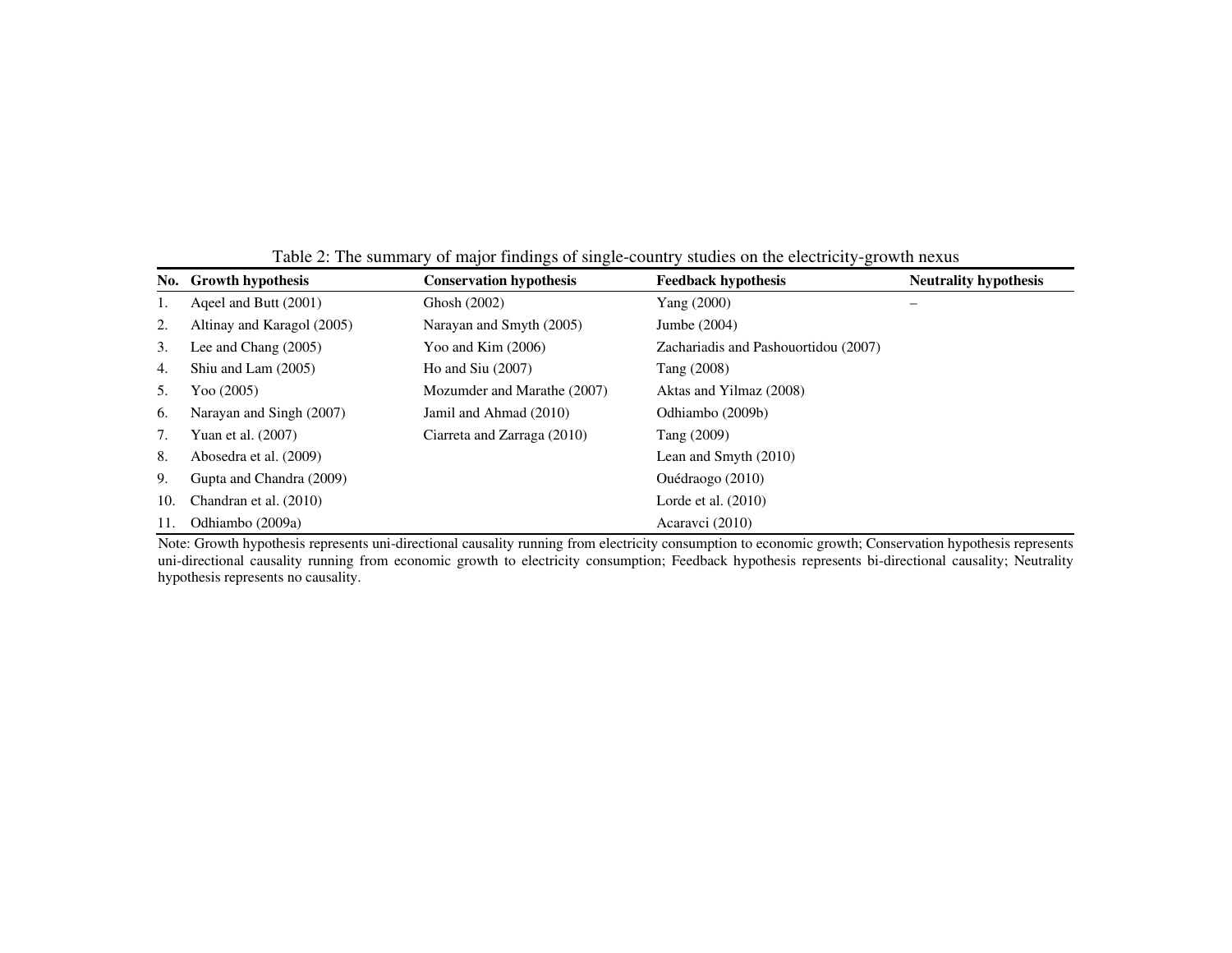Apart from that, Ciarreta and Zarraga (2010) performed panel cointegration and causality tests to investigate the long-run and causal relationship between electricity consumption and real GDP European<sup>6</sup>. Empirical evidence indicated long-run equilibrium relationship between electricity consumption, electricity prices and real GDP. Unidirectional causality from electricity consumption to GDP and bivariate between energy prices and GDP was found<sup>7</sup>.

Next, there are voluminous of studies on single-country, hence it is impossible for us to comprehensively discuss all the empirical studies in the precise manner. Therefore, we divided the studies based the four types of hypothesis suggested by Payne (2009) to make the discussion concise but clear. The hypotheses are (a) *Growth hypothesis*, (b) *Conservation hypothesis*, (c) *Feedback hypothesis*, and (d) *Neutrality hypothesis*.

As shown in Table 2, growth and feedback hypotheses are usually found by the studies compared to the rests of the two hypotheses. However, there is very limited evident for neutrality hypothesis. From our literature survey, no country-specific study on electricitygrowth nexus supports the neutrality hypothesis. There are quite a numbers of studies support the growth hypothesis where there is uni-directional Granger causality running from electricity consumption to economic growth. For example, Aqeel and Butt (2001) for Pakistan, Altinay and Karagol (2005) for Turkey, Lee and Chang (2005) for Taiwan, Shiu and Lam (2004) for China, Yoo (2005) for Korea, Narayan and Singh (2007) for Fiji Islands, Yuan et al. (2007) for China, Abosedra et al. (2009) for Lebanon, Gupta and Chandra (2009) for India, Chandran et al. (2009) for Malaysia, and Odhiambo (2009a) for Tanzania. On the other hand, Ghosh (2002), Narayan and Smyth (2005), Yoo and Kim (2006), Ho amd Siu (2007), Mozumder and Marathe (2007), Jamil and Ahmad (2010), and Ciarreta and Zarraga (2010) found uni-directional causality running from economic growth to electricity consumption in India, Australia, Indonesia, Hong Kong, Bangladesh, Pakistan, and Spain, respectively. Evidently, the findings of these studies support the conservation hypothesis. Eventually, there are also studies that found bi-directional Granger causality between electricity consumption and economic growth using the cointegration and Granger causality tests. This is also known as the feedback hypothesis. From summary of literature survey of single-country reported in Table 1, Yang (2000) for Taiwan, Jumbe (2004) for Malawi, Zachariadis and Pashouortidou (2007) for Cyprus, Tang (2008) for Malaysia, Aktas and Yilmaz (2008) for Turkey, Odhiambo (2009b) for the South Africa, Tang (2009) for Malaysia, Lean and Smyth (2010) for Malaysia, Ouédraogo (2010) for Burkina Faso, Lorde et al. (2010) for Barbados, and Acaravci (2010) for Turkey are supporting this hypothesis.

## **3. METHODOLOGY**

#### *3.1 Data*

 $\overline{a}$ 

This study uses the secondary annual data of electricity consumption (EC) per capita (in million KWh), real gross domestic product (GDP) per capita (2000 = 100), financial development  $(FD)$  is measured by the ratio domestic credit to private sector to GDP, $8$  total

<sup>&</sup>lt;sup>6</sup> Austria, Belgium, Denmark, Finland, France, Germany, Italy, Luxembourg, Netherlands and Sweden, and two non-EU countries: Norway and Switzerland.

 $^7$  Acaravci and Ozturk (2010) examined the long-run relationship and causality between electricity consumption and economic growth in Transition countries namely Austria, Belgium, Denmark, Finland, France, Germany, Italy, Luxembourg, Netherlands and Sweden, and two non-EU countries: Norway and Switzerland. Their results found no cointegration between electricity consumption and real GDP. This could not lead them to pursuance in investigating causality between both variables.

<sup>&</sup>lt;sup>8</sup> For variable justification see (Shahbaz et al. 2008; Shahbaz, 2009; Shahbaz et al. 2010)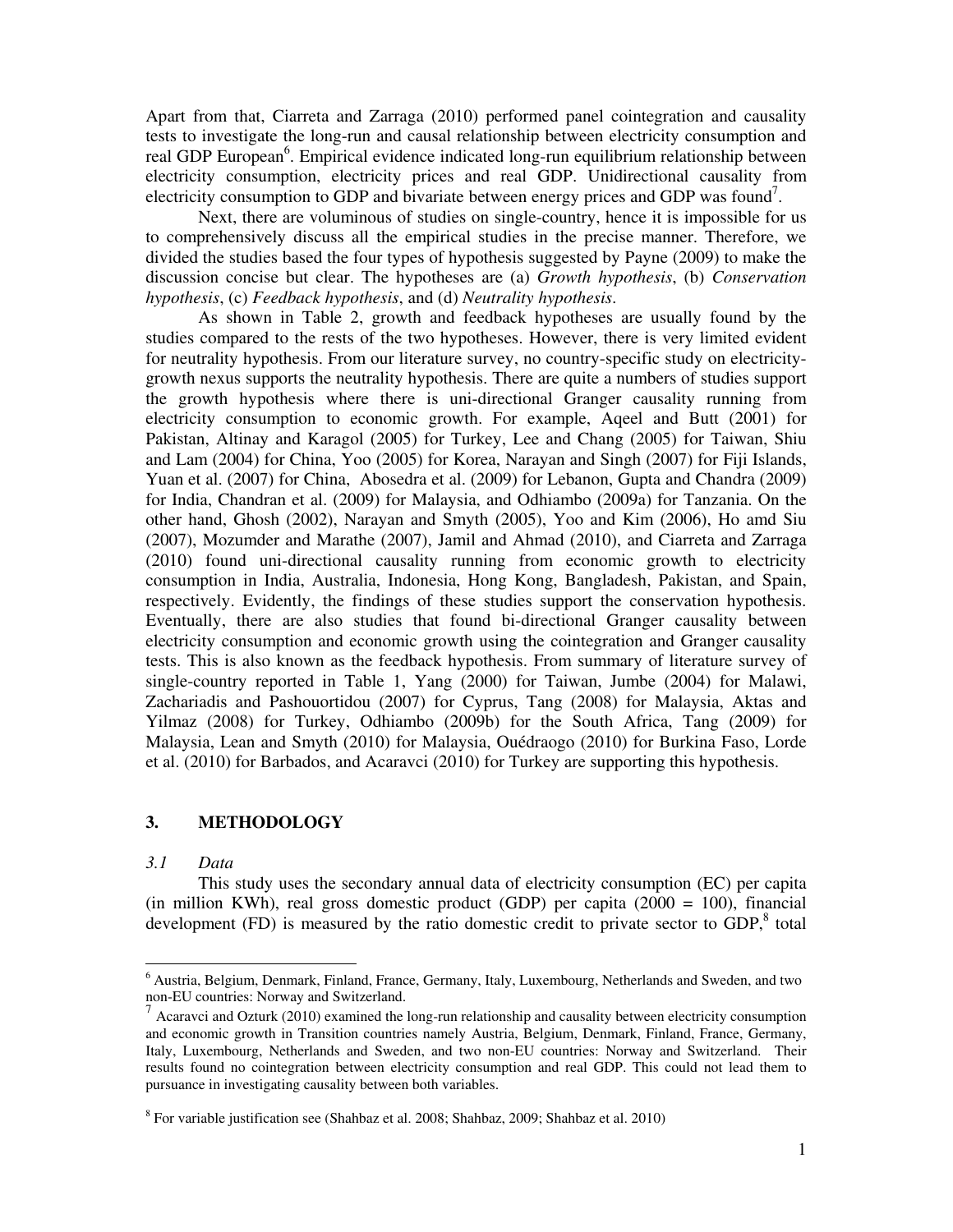population (POP), and foreign trade (TR) is measured by the ratio of total trade (export plus import) to GDP. This study covers the sample period of 1971 to 2009. All data are collected from the World Bank, *World Development Indicators* (WDI) database. Ultimately, all series are transformed into natural logarithm form to obtain stationarity in the variance-covariance matrix (Chang et al., 2001; Fatai et al., 2004).

#### *3.2 Empirical model*

Based on the compelling argument presented in the earlier sections, electricity consumption of a country could be affected by income (GDP), financial development (FD), population (POP), and foreign trade (TR). Therefore, the empirical model of this study can be specified as follow.

$$
\ln EC_{t} = \eta_{0} + \eta_{1} \ln GDP_{t} + \eta_{2} \ln FD_{t} + \eta_{3} \ln POP_{t} + \eta_{4} \ln TR_{t} + \mu_{t}
$$
\n(1)

Here, In denotes the natural logarithm,  $\ln EC<sub>t</sub>$  is the electricity consumption per capita,  $\ln GDP_t$  is the real GDP per capita,  $\ln POP_t$  is the population, and  $\ln TR_t$  is the foreign trade. The residuals  $\mu$  are assumed to be normally distributed and white noise. The parameters  $(\eta_1, \eta_2, \eta_3, \eta_4)$  are expected to be positive in sign. The positive sign of income need no further explanation because it was well noted in the earlier energy literatures (e.g., Tang, 2009). It is more interest to focus on how financial development, population, and foreign trade induce electricity consumption to change. Sadorsky (2010) pointed out that several way that financial development can affect electricity consumption. The development of financial system will provide more facilities for consumers to purchase electronic and electrical appliances (i.e., televisions, computers, refrigerators, washing machines, and air conditioners). In addition, financial development also benefited the producers by borrowing money to purchase machinery and equipments for production. Therefore, the demand for electricity is expected to be positively related to financial development (see also Yan and Zhang, 2009). Apart from that, more people will consume more energy (electricity). Therefore, whenever population is high, the demand for electricity tends to be high (Tang, 2009). Finally, more international trade activities will consume more electricity to support daily imports and exports transactions (see Halicioglu, 2009; Narayan and Smyth, 2009). Therefore, it is very important to include foreign trade into the model and it is positively related with electricity consumption.

#### *3.2 Estimation procedures*

 $\overline{a}$ 

Confirming the order of integration is a pre-requisite for almost all time series analysis. In this study, we applied the Augmented Dickey-Fuller (ADF), Phillips-Perron (PP) and Kwaitkowski-Phillips-Schmidt-Shin (KPSS) unit root tests to determine the order of integration for each series. Since the ADF test is low power in small sample (Cheung and Lai, 1995), we also applied the PP and KPSS unit root tests to check the robustness of the estimation results.

After determining the order of integration, we employ the bounds testing approach to cointegration (Pesaran et al., 2001) within the autoregressive distributed lag (ARDL) framework to investigate the existence of a long-run equilibrium relationship between the variables of interest. The bounds testing approach has certain advantages over the conventional cointegration techniques. Unlike the conventional cointegration techniques, the

<sup>&</sup>lt;sup>9</sup> Amano and van Norden (1992), Kwaikowski et al. (1992), and Cheung and Chinn (1997) pointed out that a joint-testing unit root procedure can substantially increase the robustness of the results.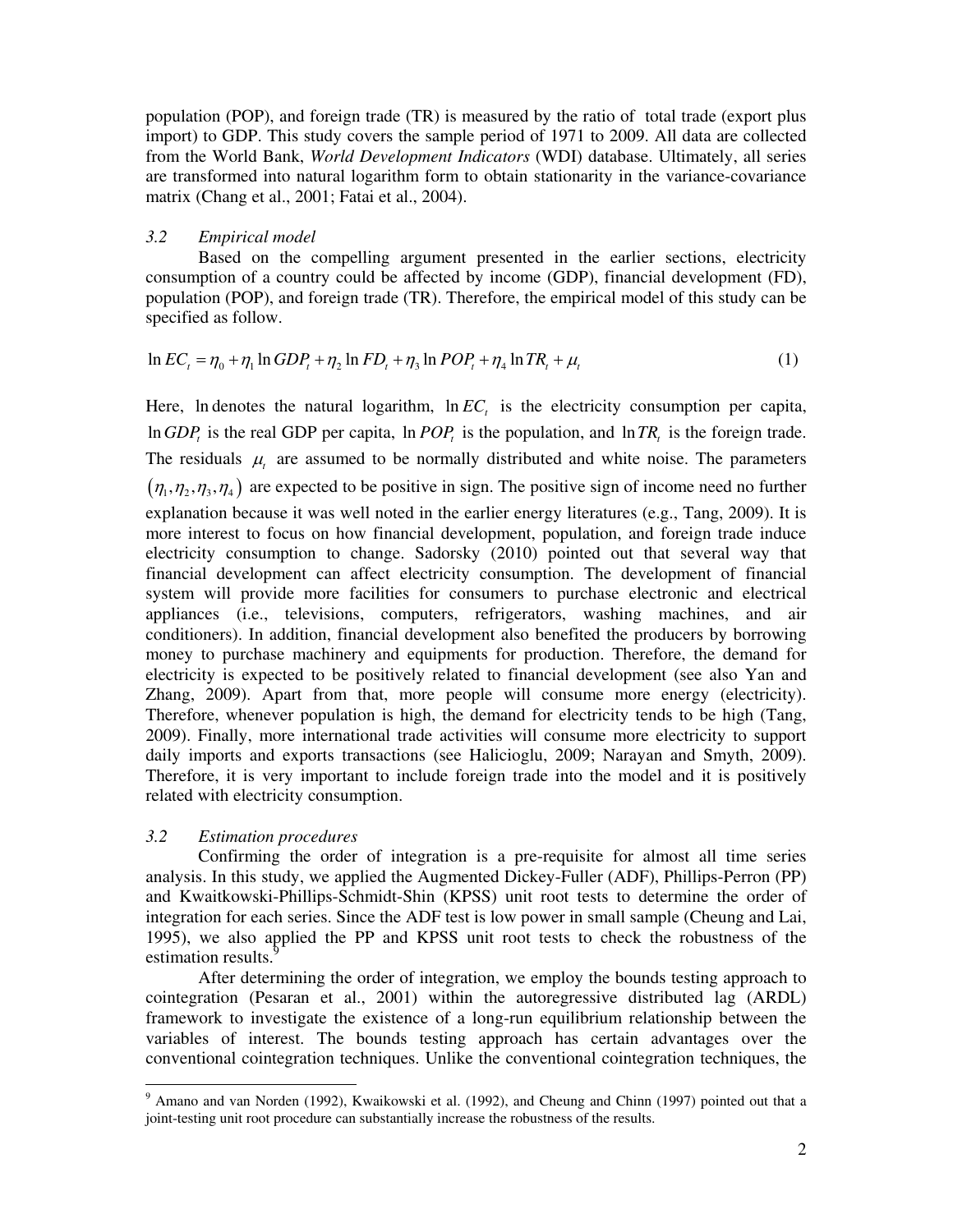bounds testing approach can be applied to the model irrespective of whether the variables are purely *I*(0) or purely *I*(1). In addition to that, the Monte Carlo analysis exhibits that the ARDL cointegration approach has superior properties in small sample (e.g., Pesaran and Shin, 1999). The ARDL model for bounds testing to cointegration can be formulated as follows:

$$
\Delta \ln EC_{t} = a_{0} + \sum_{j=1}^{k} b_{j} \text{DET}_{j,t-1} + \sum_{i=1}^{p} c_{0i} \Delta \ln EC_{t-i} + \sum_{i=0}^{p} \sum_{j=1}^{k} c_{ji} \Delta \text{DET}_{j,t-i} + \varepsilon_{t}
$$
(2)

Here  $\ln EC_t$  is the electricity consumption per capita and DET<sub>t</sub> is a vector of *k* determinant of  $\ln EC_t$ , which includes  $\ln GDP_t$ ,  $\ln FD_t$ ,  $\ln POP_t$ , and  $\ln TR_t$ . *p* is the lag order selected by Akaike's Information Criterion (AIC). The residuals  $\varepsilon$  are assumed to be normally distributed and white noise. According to Pesaran et al. (2001), we can use the F-test to determine the presence of a long-run relationship by restricting the coefficients of the lagged level variables  $(H_0 : b_0 = b_1 = ... = b_k = 0)$  in Equation (2). Pesaran et al. (2001) computed two set of asymptotic critical values for ARDL cointegration test that is lower bounds critical values  $I(0)$  and upper bounds critical values  $I(1)$ . Strictly speaking, the critical values tabulated in Pesaran et al. (2001) are not suitable for small sample study. In order to circumvent this problem, Narayan (2005) provided a new set of critical values for small sample.<sup>10</sup> Given the sample size of our study is only 40 observations; we employ the critical values suggested by Narayan (2005) instead of Pesaran et al. (2001).

If the calculated F-statistics exceeds the upper critical value, we conclude in favour of a long-run relationship regardless of the order of integration. If the calculated F-statistics falls below the lower critical values, we cannot reject the null hypothesis of no cointegration. However, if the calculated F-statistic falls between the critical bounds, inference would be inconclusive.

#### *3.4 Granger causality*

 $\overline{a}$ 

According to the concept of Granger causality,  $X$  causes  $Y'$  if and only if the past values of *X* help to predict the changes of *Y*. While, '*Y* causes *X* ' if and only if the past values of *Y* help to predict the changes of *X* . The vector autoregression (VAR) model is likely to be used for this purpose. However, Granger (1988) noted that a set of variables are cointegrated, meaning that there contained short- and also long-run Granger causality information. Therefore, if electricity consumption and its determinants are cointegrated, we implement the Granger causality test with the VECM framework as follows:

$$
\Delta \ln EC_{t} = \alpha_{1} + \sum_{i=1}^{p} \beta_{i} \Delta \ln EC_{t-i} + \sum_{i=1}^{p} \beta_{i} \Delta \ln GDP_{t-i} + \sum_{i=1}^{p} \kappa_{i} \Delta \ln FD_{t-i} + \sum_{i=1}^{p} \theta_{i} \Delta \ln POP_{t-i} + \sum_{i=1}^{p} \phi_{i} \Delta \ln TR_{t-i} + \psi_{1} ECT_{t-1} + \upsilon_{1t}
$$
\n(3)

 $10$  Apart from that, Turner (2006) also suggested a surface response procedure to compute the small sample critical values. Unfortunately, this procedure is limited to four variables cases only.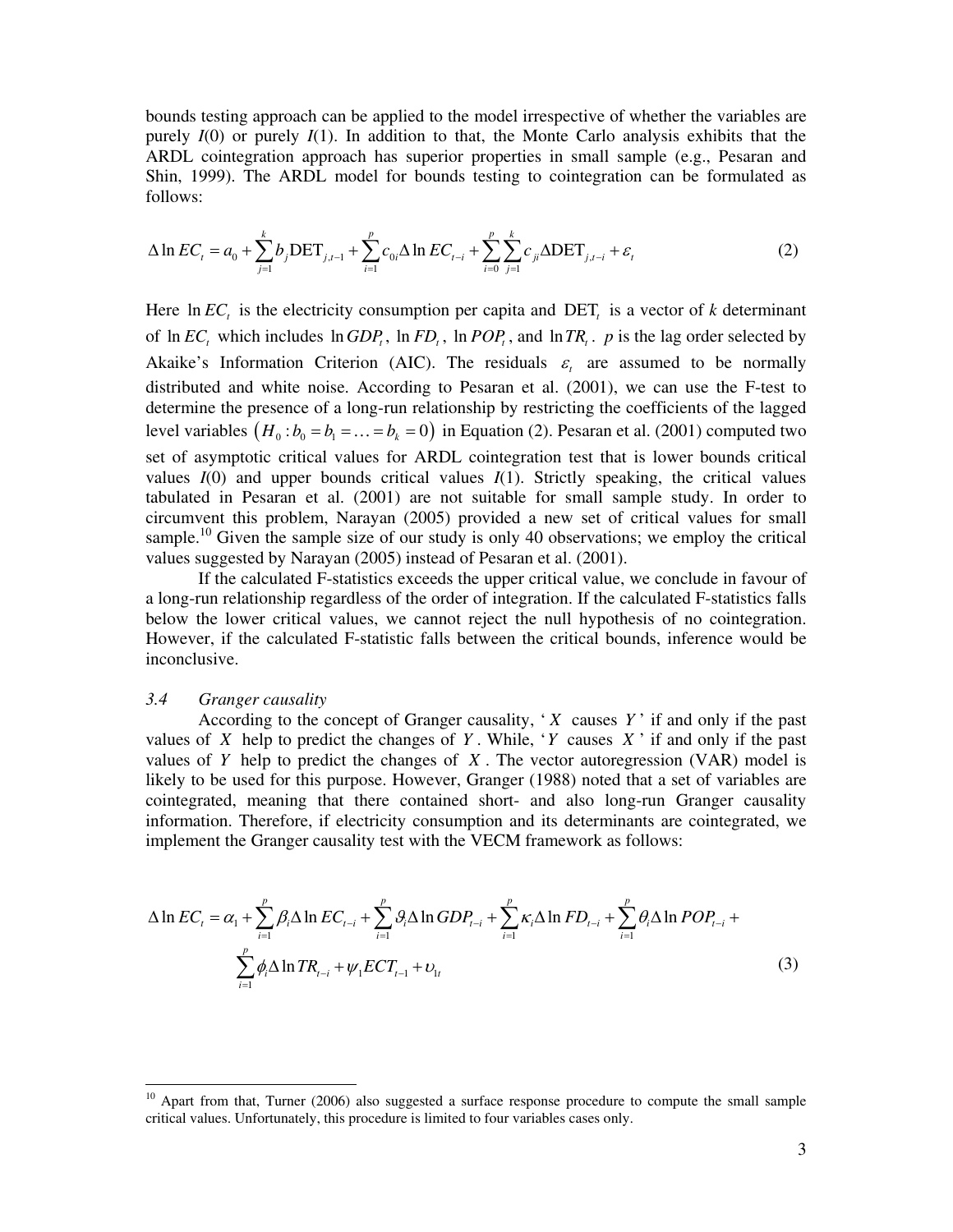$$
\Delta \ln GDP_{t} = \alpha_{2} + \sum_{i=1}^{p} \mathcal{G}_{i} \Delta \ln GDP_{t-i} + \sum_{i=1}^{p} \beta_{i} \Delta \ln EC_{t-i} + \sum_{i=1}^{p} \kappa_{i} \Delta \ln FD_{t-i} + \sum_{i=1}^{p} \theta_{i} \Delta \ln POP_{t-i} + \sum_{i=1}^{p} \phi_{i} \Delta \ln TR_{t-i} + \psi_{2} ECT_{t-1} + \upsilon_{2t}
$$
\n(4)

$$
\Delta \ln FD_{t} = \alpha_{3} + \sum_{i=1}^{p} \kappa_{i} \Delta \ln FD_{t-i} + \sum_{i=1}^{p} \beta_{i} \Delta \ln EC_{t-i} + \sum_{i=1}^{p} \vartheta_{i} \Delta \ln GDP_{t-i} + \sum_{i=1}^{p} \theta_{i} \Delta \ln POP_{t-i} + \sum_{i=1}^{p} \phi_{i} \Delta \ln TR_{t-i} + \psi_{3} ECT_{t-1} + \upsilon_{3t}
$$
\n(5)

$$
\Delta \ln POP_{t} = \alpha_{4} + \sum_{i=1}^{p} \theta_{i} \Delta \ln POP_{t-i} + \sum_{i=1}^{p} \beta_{i} \Delta \ln EC_{t-i} + \sum_{i=1}^{p} \theta_{i} \Delta \ln GDP_{t-i} + \sum_{i=1}^{p} \kappa_{i} \Delta \ln FD_{t-i} + \sum_{i=1}^{p} \phi_{i} \Delta \ln TR_{t-i} + \psi_{4} ECT_{t-1} + \nu_{4t}
$$
\n
$$
(6)
$$

$$
\Delta \ln TR_{t} = \alpha_{5} + \sum_{i=1}^{p} \phi_{i} \Delta \ln TR_{t-i} + \sum_{i=1}^{p} \beta_{i} \Delta \ln EC_{t-i} + \sum_{i=1}^{p} \theta_{i} \Delta \ln GDP_{t-i} + \sum_{i=1}^{p} \kappa_{i} \Delta \ln FD_{t-i} + \sum_{i=1}^{p} \theta_{i} \Delta \ln POP_{t-i} + \psi_{5} ECT_{t-1} + \upsilon_{5t}
$$
\n(7)

where  $\Delta$  is the first difference operator and ln is the natural logarithm. The residuals  $v_i$  are assumed to be normally distributed and white noise.  $ECT_{t-1}$  is the one period lagged errorcorrection term derived from the cointegration equation. The  $ECT_{t-1}$  variable will be excluded from that model if the variables are not cointegrated. The optimal lag length *p* is determined by the Akaike's Information Criterion (AIC) because of its superior performance in small sample (Lütkepohl, 2005). Next, we apply the Likelihood Ratio (LR) statistics to ascertain the direction of Granger causality between the variables of interest. In this study, we test the following hypotheses:

 $H_{01}$ :  $\mathcal{G}_1 = \mathcal{G}_2 = \cdots = \mathcal{G}_p = 0$ , implying that GDP does not Granger-cause EC,  $H_{02}$ :  $\beta_1 = \beta_2 = \cdots = \beta_p = 0$ , implying that EC does not Granger-cause GDP,  $H_{03}$ :  $\kappa_1 = \kappa_2 = \cdots = \kappa_p = 0$ , implying that FD does not Granger-cause EC,  $H_{04}$ :  $\theta_1 = \theta_2 = \cdots = \theta_p = 0$ , implying that POP does not Granger-cause EC,

and so on for the other variables.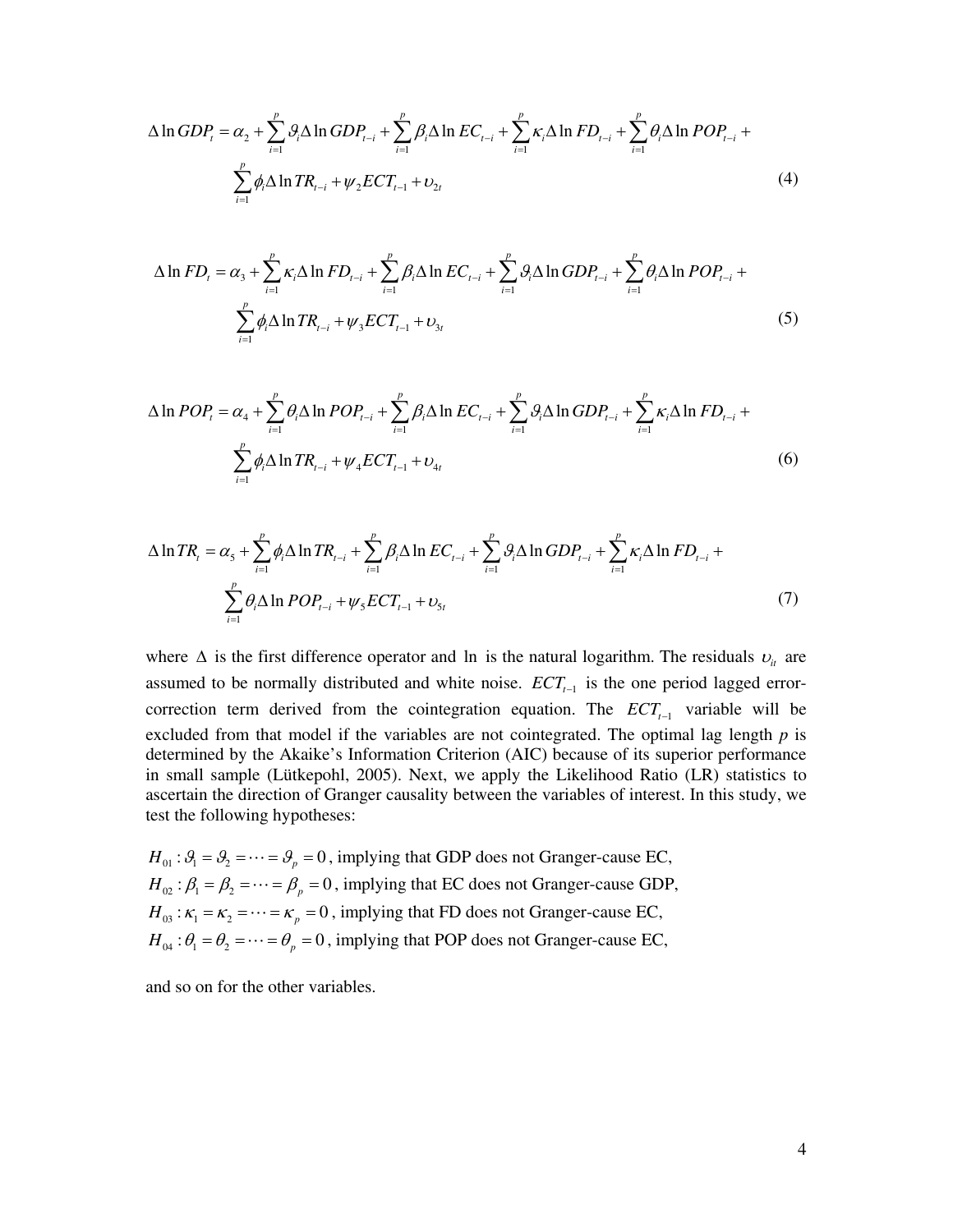#### **4. EMPIRICAL RESULTS AND DISCUSSION**

In this section, we begin by testing the order of integration using the ADF, PP and KPSS unit root tests. The results of the three unit root tests are reported in Table 3. At the 1 per cent significant level, the results of ADF unit root test suggest that all variables are integrated of order one, *I*(1) process, except for population is found to *I*(0) process. However, the PP and KPSS unit root tests exhibit that all variables included population are stationary at the first difference. As noted in the earlier section, the ADF test often has weak power when the sample size of a study is small, so we preferred to use the results provided by PP and KPSS unit root tests. For this reason, we surmised that the variables can be well characterised as  $I(1)$  process.

| raone si enni root estimation |                 |                 |                |  |  |
|-------------------------------|-----------------|-----------------|----------------|--|--|
| Variables                     | ADF             | PP              | <b>KPSS</b>    |  |  |
| $ln EC_{t}$                   | $-3.173(0)$     | $-3.063(3)$     | $0.243(3)$ *** |  |  |
| $\Delta$ ln $EC_{t}$          | $-5.106(3)$ *** | $-9.330(3)$ *** | 0.052(3)       |  |  |
| $ln GDP_t$                    | $-2.036(2)$     | $-2.576(3)$     | $0.170(3)$ **  |  |  |
| $\triangle$ ln <i>GDP</i> ,   | $-4.901(3)$ *** | $-3.997(3)$ **  | 0.060(3)       |  |  |
| $\ln FD_t$                    | $-1.833(2)$     | $-0.999(3)$     | $0.232(3)$ *** |  |  |
| $\Delta$ ln $FD_{t}$          | $-4.410(0)$ *** | $-4.455(3)$ *** | 0.099(3)       |  |  |
| $ln POP_t$                    | $-7.200(3)$ *** | $-1.837(3)$     | $0.162(3)$ **  |  |  |
| $\triangle$ ln <i>POP</i> ,   | $-4.361(3)$ *** | $-6.263(3)$ *** | 0.067(3)       |  |  |
| $\ln TR$                      | $-3.001(1)$     | $-2.698(3)$     | $0.120(3)*$    |  |  |
| $\triangle$ ln TR,            | $-4.625(3)$ *** | $-5.422(3)$ *** | 0.052(3)       |  |  |

Table 3: Unit root estimation

Note: \*\*\*, \*\* and \* denote the significant at the 1, 5 and 10 per cent level, respectively.

Given that all variables are found to be stationary after first differencing, we proceed to examine whether electricity consumption per capita, real income per capita, financial development, population, and foreign trade to form a cointegrating relationship using the bounds test for cointegration approach. An important issue in applying bounds testing approach to cointegration is the selection of the optimal lag length. We set the maximum lag length at 3 years which is sufficiently long for annual data study to capture the dynamic relationship, then the AIC statistic is use to choose a best ARDL model. AIC statistics is preferred in this study because it has superior properties, particularly in small sample (Lütkepohl, 2005). According to AIC statistics, ARDL(1,2,1,1,0) is the best model and the model also passes a number of diagnostic tests.<sup>11</sup> The results of the cointegration test are reported in Table 4.

 $\overline{a}$ 

 $11$  The Jarque-Bera (JB) normality indicates that the residuals are normally distributed, 0.504 (0.777). The Breusch-Godfrey (BG) Lagrange Multiplier (LM) statistics cannot reject the null hypothesis of no serial correlation, [1]: 1.623 (0.203) and [2]: 3.027 (0.220). The Autoregressive Conditional Heteroskedasticity (ARCH) LM test statistics shows absence of heteroskedasticity problem in the residuals, [1]: 0.082 (0.775) and [2]: 0.515 (0.733). The Ramsey RESET test exhibit no general specification error, [1]: 0.336 (0.562). Finally, the plots of CUSUM and CUSUM of Squares statistics do not break the 5 per cent critical bounds, thus reveal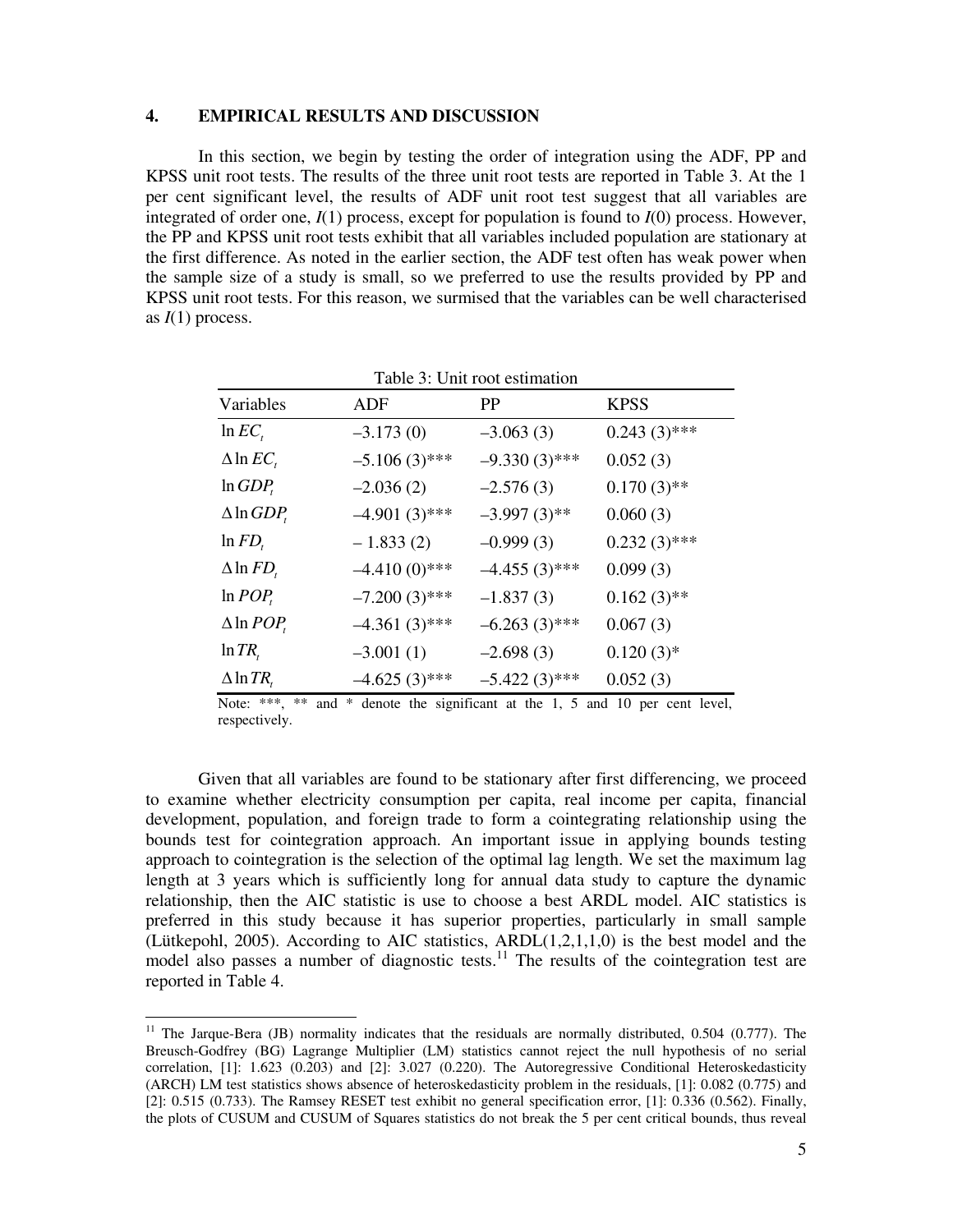| Panel I: Bounds testing to cointegration                       |                                          |                      |  |  |
|----------------------------------------------------------------|------------------------------------------|----------------------|--|--|
| $F_{EC}$ ( <i>EC</i> GDP, <i>FD</i> , <i>POP</i> , <i>TR</i> ) |                                          |                      |  |  |
| Optimal lag structure                                          | (1, 2, 1, 1, 0)                          |                      |  |  |
| F-statistics                                                   | 7.419***                                 |                      |  |  |
|                                                                | Critical values $(T = 40)^{\#}$          |                      |  |  |
| Significant level                                              | Lower bounds, $I(0)$                     | Upper bounds, $I(1)$ |  |  |
| 1 per cent                                                     | 4.045                                    | 5.898                |  |  |
| 5 per cent                                                     | 2.962                                    | 4.268                |  |  |
| 10 per cent                                                    | 2.483                                    | 3.647                |  |  |
| Panel II: Diagnostic tests                                     | Tests statistic                          |                      |  |  |
| $R^2$                                                          | 0.895                                    |                      |  |  |
| Adjusted- $R^2$                                                | 0.828                                    |                      |  |  |
| F-statistics                                                   | 13.358 (0.000)***                        |                      |  |  |
| <b>JB</b> Normality test                                       | 0.504(0.777)                             |                      |  |  |
| <b>Breusch-Godfrey LM test</b>                                 | $[1]: 1.623 (0.203), [2]: 3.027 (0.220)$ |                      |  |  |
| <b>ARCH LM</b> test                                            | $[1]: 0.082 (0.775), [2]: 0.515 (0.773)$ |                      |  |  |
| <b>Ramsey RESET</b>                                            | [1]: 0.336(0.562)                        |                      |  |  |

| Table 4: The results of ARDL cointegration test |  |
|-------------------------------------------------|--|
|-------------------------------------------------|--|

Note: The asterisks \*\*\*, \*\* and \* denote the significant at 1, 5 and 10 per cent levels, respectively. The optimal lag structure is determined by AIC. [ ] is the order of diagnostic tests, while ( ) is the p-values. # Critical values are collected from Narayan (2005).

To ascertain the presence of cointegrating relationship among electricity consumption and its determinants, a joint significance F-test for the null hypothesis of no cointegrating relations  $(H_0 : b_0 = b_1 = ... = b_k = 0)$  was conducted. Interestingly, the calculated F-statistics for cointegration test  $F_{EC} (EC | GDP, FD, POP, TR) = 7.419$  is higher than the 1 per cent upper bounds critical values (5.898) provided by Narayan (2005). This implied that we do find evidence of a cointegrating relationship between electricity consumption and its determinants in the Portuguese economy. Therefore, computation of long-run relationship is needed to assess the effect of real income per capita, financial development, population, foreign trade on electricity consumption per capita in Portugal. The results of long-run elasticities and the t-statistics are presented in Table 5. Given the small sample, we employed the simple Ordinary Least Squares (OLS) estimator proposed by Engle and Granger (1987). If the variables are cointegrated, OLS estimator is valid and super-consistent. Moreover, Abeysinghe and Tan (1999) suggests that in the case of small sample, the performance of the simple OLS estimator is superior to other long-run estimators (i.e., ARDL, Fully Modified OLS, three-step OLS, Dynamic OLS, and Johansen's Maximum Likelihood).

Foremost, we find that all variables are positive sign where consistent with the earlier literature on this topic. Among our key results, we find that real income and population are statistically significance at the 1 per cent level, while financial development and foreign trade are statistically significance at the 10 per cent level. Among four explanatory variables, real

 $\overline{a}$ 

that the estimated parameters are stable over the sample period. [ ] and ( ) are the order of diagnostics tests and the p-values, respectively.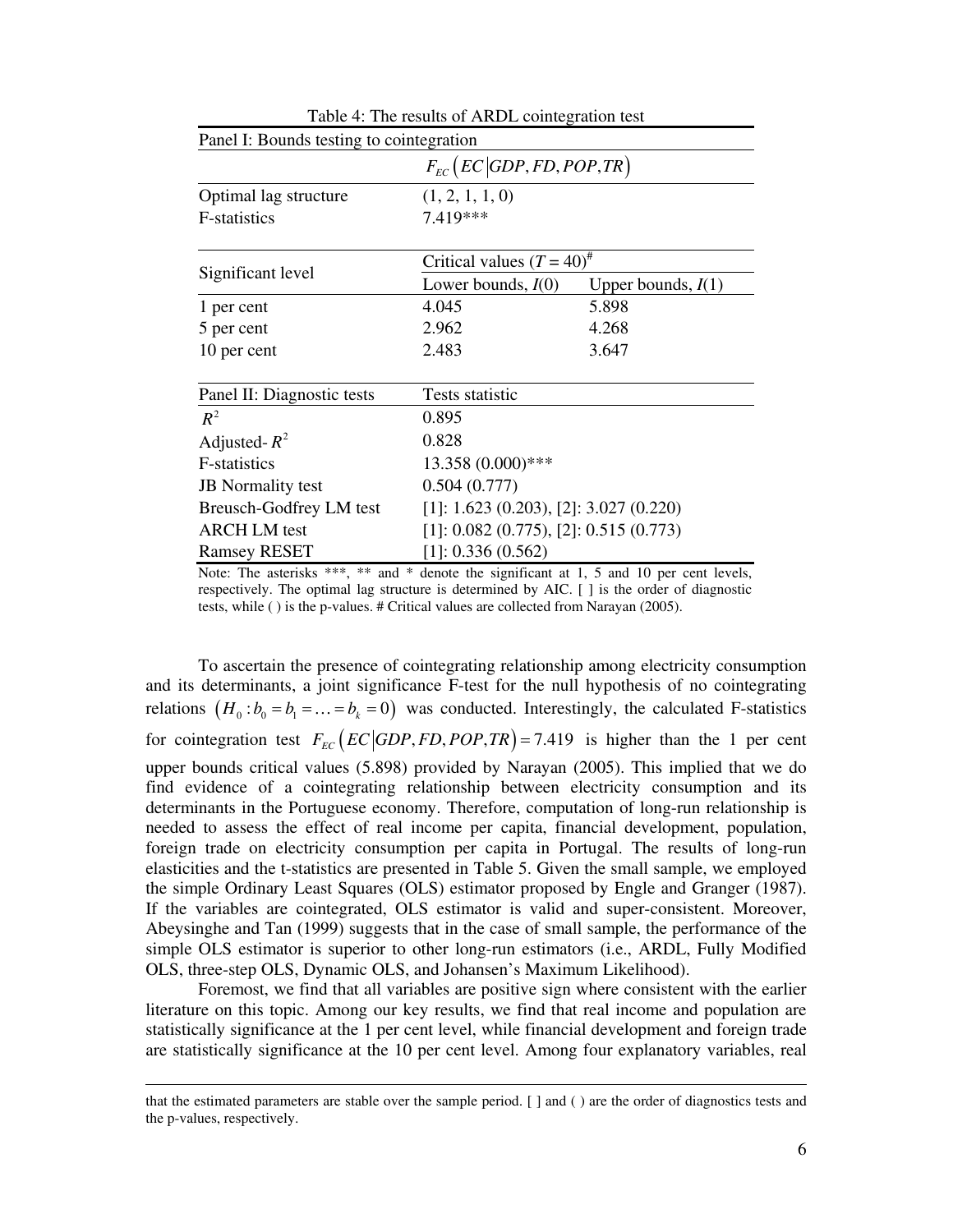income and population are the dominant factors for electricity consumption in Portugal. Tellingly, a 1 per cent increase in real income per capita and population, on average electricity consumption per capita in Portugal will increases by 1.4 and 2.4 per cent, respectively. On the other hand, the effects of financial development and foreign trade on electricity consumption per capita are inelastic. A 1 per cent increase in financial development and foreign trade, the demand for electricity in Portugal will increase less than 1 per cent (i.e., 0.04 and 0.16 per cent). Based on the magnitude and also the significance level of the selected variables, we can confidently claim that the earlier studies on Portugal (i.e., Murry and Nan, 1994; Narayan and Prasad, 2008) which focused on bi-variate framework are bias owing to the omission of variables.

| Dependent variable: $\ln EC_{i}$ |              |              |  |  |  |
|----------------------------------|--------------|--------------|--|--|--|
| Variables                        | Coefficients | t-statistics |  |  |  |
| Constant                         | $-11.365$    | $-34.450***$ |  |  |  |
| $ln GDP_r$                       | 1.399        | 23.438***    |  |  |  |
| $\ln FD$ ,                       | 0.044        | $1.716*$     |  |  |  |
| ln POP                           | 2.440        | $9.035***$   |  |  |  |
| $\ln TR$                         | 0.161        | 1.965*       |  |  |  |

Table 5: The results of cointegrating relationship

Note: The asterisks \*\*\*, \*\* and \* denote the significant at 1, 5 and 10 per cent level, respectively.

After determining the presence of cointegrating relationship, it is also interesting to perform the Granger causality test to provide a clearer picture for policymakers to formulate energy, environment, and economic policies by understanding the direction of causality. As the variables are cointegrated, we employed the VECM framework as presented in the previous section to achieve the objective. The results of Granger causality are presented in Table 6. Since the variables are cointegrated, the direction of causality can be divided into short- and long-run causation. The t-significance of the one period lagged error-correction term  $ECT_{t-1}$  in Equations (3) to (7), represent the long-run causality, while the joint significance LR test of the lagged explanatory variables represent the short-run causality. Begin with the long-run causality, our empirical results suggest that the  $\mathit{ECT}_{t-1}$  is negative sign and statistically significant in all VECM, implying that there is bi-directional causality between the variables of interest in the long-run. In addition to that, the significant of  $ECT_{t}$ <sup>1</sup> also exhibiting that if the system expose to shock it will convergence to the long-run equilibrium at a relatively slow speed for financial development (–0.116) and population (–  $0.258$ ) VECMs compare to the convergence speed of electricity consumption  $(-0.750)$ , real income  $(-0.777)$ , and foreign trade  $(-0.772)$  VECMs.

Contrary with the finding of long-run causality, we find that the short-run causality vary among VECMs. In summary, our empirical evidence shows that at the 1 per cent level there is Granger causality runs from real income, financial development, and population to electricity consumption. However, at the same level of significance, the results shows Granger causality runs from electricity consumption to real income, population and foreign trade. With respect to these findings, we affirmed that electricity consumption, real income, and population are bilateral causality, and these results are significantly contradicted with the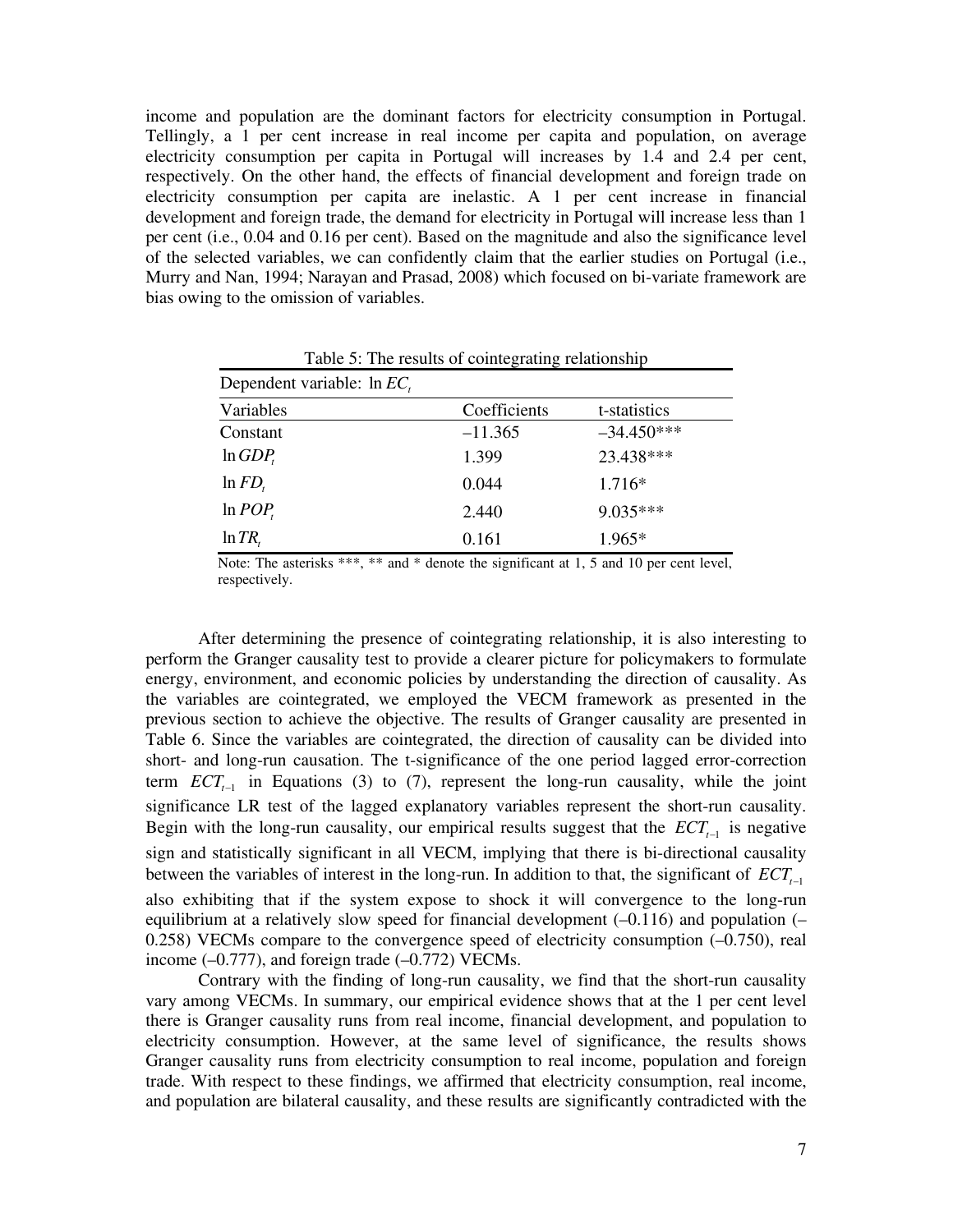findings provided by the earlier studies for Portugal. Apart from that, at the 5 per cent level, we also find evidence of Granger causality runs from electricity consumption, financial development, and population to real income. As a result, the Portuguese dataset support the energy-led growth, finance-led growth, and population-led growth hypotheses.<sup>12</sup>

|                          |                                             |                       |                       | Table 6: The results of Granger causality test                                                                                                  |                       |                           |  |
|--------------------------|---------------------------------------------|-----------------------|-----------------------|-------------------------------------------------------------------------------------------------------------------------------------------------|-----------------------|---------------------------|--|
|                          | Type of causality                           |                       |                       |                                                                                                                                                 |                       |                           |  |
| Dependent                | Short-run                                   |                       |                       |                                                                                                                                                 |                       |                           |  |
| Variable                 |                                             |                       |                       | $\sum \Delta \ln EC_{_{t-i}} \sum \Delta \ln GDP_{_{t-i}} \sum \Delta \ln FD_{_{t-i}} \sum \Delta \ln POP_{_{t-i}} \sum \Delta \ln TR_{_{t-i}}$ |                       | $ECT_{t-1}$               |  |
|                          | Likelihood Ratio (LR) statistics [p-values] |                       |                       |                                                                                                                                                 |                       |                           |  |
| $\Delta$ ln EC,          |                                             | 31.937***<br>[0.0000] | 13.573***<br>[0.0011] | $9.469***$<br>[0.0088]                                                                                                                          | 0.650<br>[0.4199]     | $-0.750***$<br>$[-4.446]$ |  |
| $\Delta$ ln <i>GDP</i> , | 24.801***<br>[0.0000]                       |                       | $9.639**$<br>[0.0219] | 30.807***<br>[0.0000]                                                                                                                           | 1.656<br>[0.1981]     | $-0.777***$<br>$[-5.360]$ |  |
| $\Delta$ ln $FD_{t}$     | 0.407<br>[0.5237]                           | 0.108<br>[0.7425]     |                       | $6.309**$<br>[0.0427]                                                                                                                           | 5.259*<br>[0.0721]    | $-0.116**$<br>$[-2.472]$  |  |
| $\Delta$ ln <i>POP</i>   | 16.012***<br>[0.0003]                       | 48.882***<br>[0.0000] | 0.375<br>[0.5432]     |                                                                                                                                                 | 16.942***<br>[0.0002] | $-0.258***$<br>$[-4.642]$ |  |
| $\Delta$ ln TR,          | 16.860***<br>[0.0021]                       | $8.444**$<br>[0.0147] | 12.004***<br>[0.0025] | $4.492**$<br>[0.0340]                                                                                                                           |                       | $-0.772***$<br>[-4.469]   |  |

Note: The asterisks \*\*\*, \*\* and \* denote the significance at the 1, 5 and 10 per cent level, respectively.

#### **5. CONCLUSION AND POLICY IMPLICATIONS**

 $\overline{a}$ 

To fill the lacuna of the previous studies, this study attempts to re-investigate the relationship between electricity consumption, real income, financial development, population, and foreign trade in Portugal using a multivariate framework analysis. In order to achieve the objective of this study, we employed the bounds testing approach to cointegration to examine the presence of cointegrating relationship. For policymaking, we applied the Granger causality test within the VECM framework to verify the direction of causality between electricity consumption, real income, financial development, population, and foreign trade in Portugal.

 As a values added to the existing literature for Portugal in this topic, we find that the variables are cointegrated, meaning that there is a stable long-run relationship between electricity consumption and its determinants although there might be deviation in the shortrun. Overall, the estimated long-run elasticities reveals that real income, financial development, population, and foreign trade are the importance sources for electricity consumption in Portugal even though the magnitude may deviate among variables.

 $12$  The Granger causality test results indicate uni-directional causality running from real income to foreign trade. This implied that export-led growth or trade-led growth may not valid in Portugal. However, we find unidirectional causality running from real income to foreign trade, meaning that the domestic market size of the Portuguese economy attracted the foreign trade.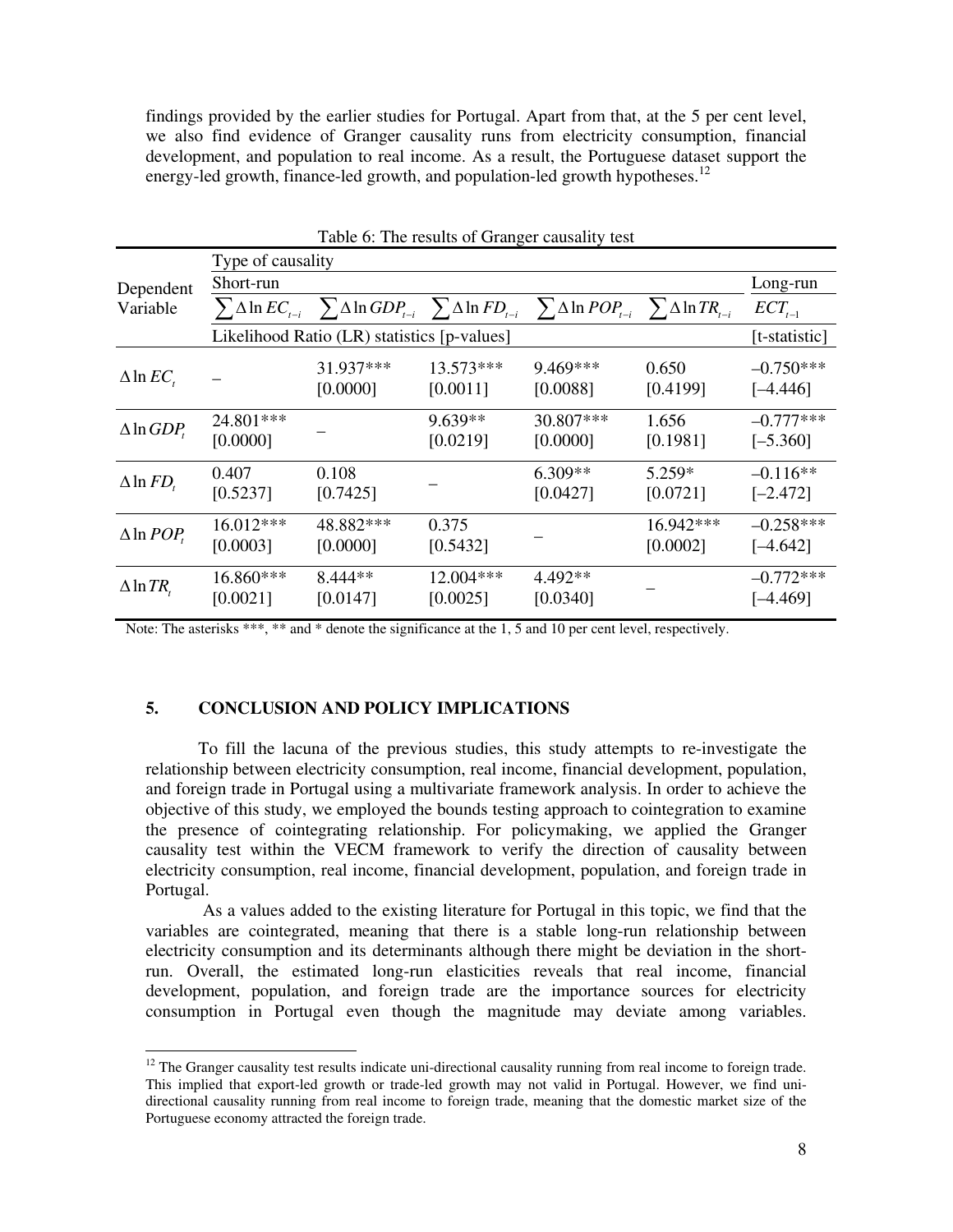Furthermore, the long-run elasticities results show that real income, financial development, population, and foreign trade have a positively impact on electricity consumption in Portugal.

Differ from those studies for Portugal, this study find that electricity consumption and real income is bi-directional causality, implying that energy conservation policy (growth policy) may adversely affect the economic growth (environment or pollution) in Portugal. Therefore, the Portuguese government should encourage research and development on technological innovation for energy savings. In doing so, we could simultaneously reduce environmental degrading and also enhance economic development in the Portuguese economy. In addition to that, alternative energies such as solar power, hydro power, and wind power should be considered because these alternative energies are more environmental friendly compare to fossil fuel.

#### **REFERENCES**

- Abeysinghe, T. and Tan, K.B. (1999) Small sample estimation of a cointegrating vector: An empirical evaluation of six estimation techniques. *Applied Economics Letters*, 6, pp. 645-648.
- Abosedra, S., Dah, A. and Ghosh, S. (2009) Electricity consumption and economic growth, the case of Lebanon. *Applied Energy*, 86, pp. 429-432.
- Acaravici, A. (2010) Structural breaks, electricity consumption and economic growth: evidence from Turkey. *Journal for Economic Forecasting*, 2, pp. 140-154.
- Acaravici, A. and Ozturk, I. (2010) Electricity consumption-growth nexus: Evidence from panel data for transition countries. *Energy Economics*, 32(2), pp. 604-608.
- Aktas, C. and Yilmaz, V. (2008) Causality between electricity consumption and economic growth in Turkey. ZKÜ Sosyal Bilimler Dergisi, 4, pp. 45–54.
- Altinay, G. and Karagol, E. (2005) Electricity consumption and economic growth: evidence from Turkey. *Energy Economics*, 27, pp. 849-856.
- Amano, R.A. and van Norden, S. (1992) Unit-root tests and the burden of proof. Working paper, 92-7, Bank of Canada, Ottawa, ON.
- Ang, J.B. (2007) CO2 emissions, energy consumption, and output in France. *Energy Policy*, 35, pp. 4772–4778.
- Apergis, N. and Payne, J.E. (2010) Energy consumption and growth in South America: Evidence from a panel error correction model, *Energy Economics*, 32, pp. 1421-1426.
- Aqeel, A. and Butt, M.S. (2001) The relationship between energy consumption and economic growth in Pakistan. *Asia-Pacific Development Journal*, 8, pp. 101-110.
- Batliwala, S. and Reddy, A.K.N. (1994) Energy consumption and population, In Francis Graham-Smith, ed., *Population: The Complex Reality*. The Royal Society, London.
- Böhm, D.C. (2008) Electricity consumption and economic growth in the European Union: A causality study using panel unit root and cointegration analysis. University of Hohenheim / Robert Bosch GmbH, Germany.
- Chandran, V.G.R., Sharma. S. and Madhavan. K. (2009) Electricity consumption–growth nexus: The case of Malaysia. *Energy Policy*, 38, pp. 606-612.
- Chang, T., Fang, W. and Wen, L.F. (2001) Energy consumption, employment, output and temporal causality: Evidence from Taiwan based on cointegration and errorcorrection modelling techniques. *Applied Economics*, 33, pp. 1045-1056.
- Chen, S.T., Kuo, H.I. and Chen, C.C. (2007) The Relationship between GDP and Electricity Consumption in 10 Asian Countries. *Energy Policy*, 35, pp. 2611–2621.
- Cheung, Y.W. and Chinn, M.D. (1997) Further investigation of the uncertain unit root in GNP. *Journal of Business and Economic Statistics*, 15, pp. 68-73.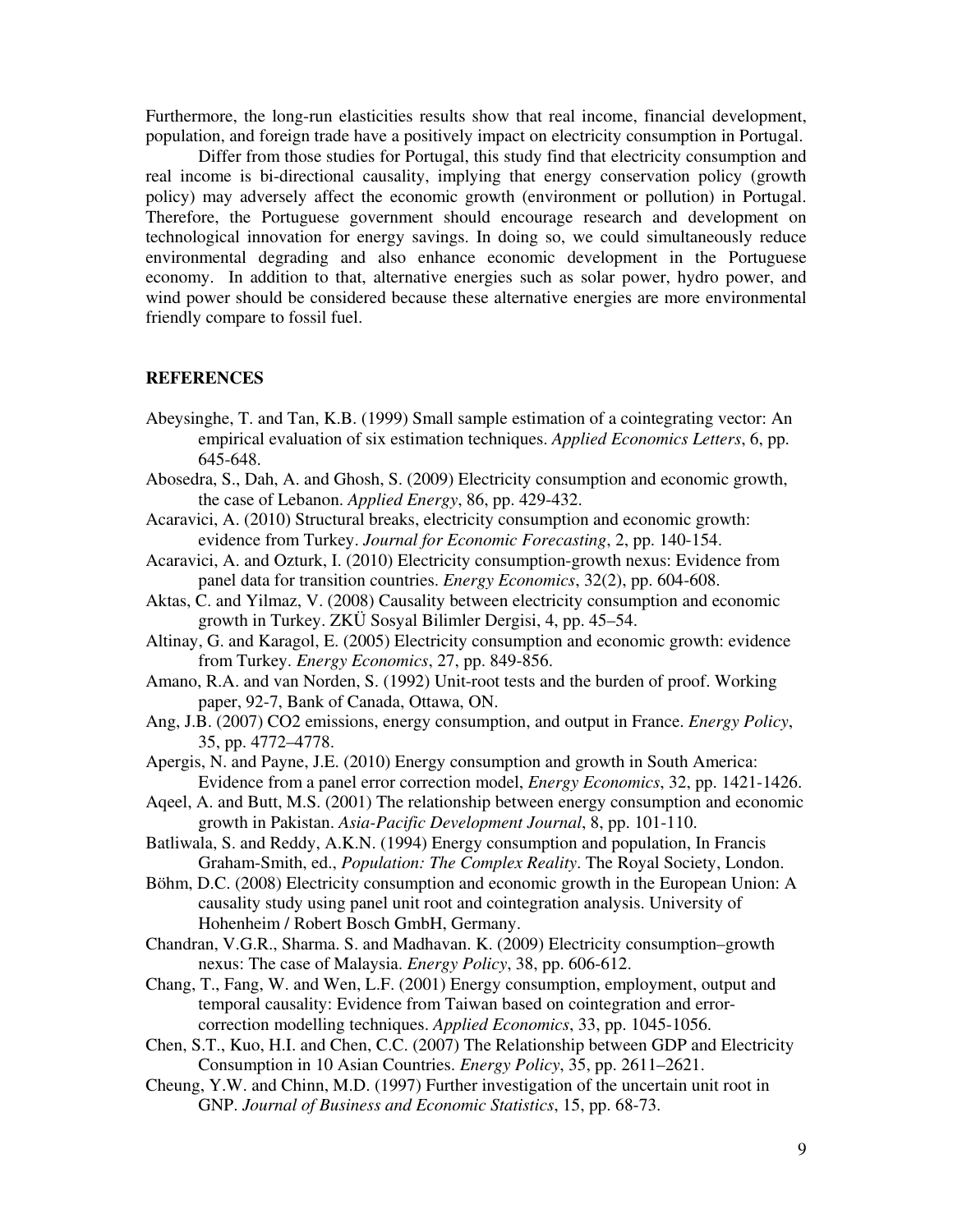- Cheung, Y.W. and Lai, K.S. (1995) Lag order and critical values of the augmented Dickey-Fuller test. *Journal of Business and Economic Statistics*, 13, pp. 277-280.
- Ciarreta, A. and Zarraga, A. (2010) Economic growth-electricity consumption causality in 12 European countries: A dynamic panel data approach. *Energy Policy*, 38, pp. 3790- 3796.
- Engle, R.F. and Granger, C.W.J. (1987) Co-integration and error correction: Representation estimation, and testing. *Econometrica*, 55, pp. 251-276.
- Fatai, K., Oxley, L. and Scrimgeour, F. (2004) Modelling the causal relationship between energy consumption and GDP in New Zealand, Australia, India, Indonesia, the Philippines, and Thailand. *Mathematics and Computer in Simulation*, 64, pp. 431-445.
- Ghosh, S. (2002) Electricity consumption and economic growth in Taiwan. *Energy Policy*, 30, pp. 125–129.
- Granger, C.W.J. (1988) Causality, cointegration, and control. *Journal of Economic Dynamics and Control*, 12, pp. 551-559.
- Gupta, G. and Chandra, S.N. (2009) Causality between electricity consumption and economic growth: Empirical evidence from India. http://mpra.ub.uni-muenchen.de/22942
- Halicioglu, F. (2009) An econometric study of  $CO<sub>2</sub>$  emissions, energy consumption, income and foreign trade in Turkey, *Energy Policy*, 37, pp. 1156-1164.
- Ho. C. and Sui, K. (2006) A dynamic equilibrium of electricity consumption and GDP in Hong Kong: An empirical investigation. *Energy Policy*, 35, pp. 2507-2513.
- Jamil, F. and Ahmad, E. (2010) The relationship between electricity consumption, electricity prices and GDP in Pakistan. *Energy Policy*, 38, pp. 6016-6025.
- Jumbe, C.B.L. (2004) Cointegration and causality between electricity consumption and GDP: Empirical evidence from Malawi. *Energy Economics*, 26, pp. 61–68.
- Karanfil, F. (2009) How many times again will we examine the energy–income nexus using a limited range of traditional econometric tools? *Energy Policy*, 37, pp. 1191–119.
- Kraft, J. and Kraft, A. (1978) On the relationship between energy and GNP. *Journal of Energy and Development*, 3, pp. 401–403.
- Kwaitkowski, D., Phillips, P.C.B., Schmidt, P. and Shin, Y. (1992) Testing the null hypothesis of stationarity against the alternative of a unit root. *Journal of Econometrics*, 54, pp. 159-178.
- Lean, H.H. and Smyth, R. (2010) Multivariate Granger causality between electricity generation, exports, prices and GDP in Malaysia. *Energy*, 35, pp. 3640-3648.
- Lee, C.C. and Chang, C.P. (2007) The impact of energy consumption on economic growth: Evidence from linear and nonlinear models in Taiwan. *Energy*, 32, pp. 2282-2294.
- Li, J., Song, H. and Geng, D. (2008) Causality relationship between coal consumption and GDP: Difference of major OECD and non-OECD countries. *Applied Energy*, 85, pp. 421-429.
- Lorde. T., Waithe, K and Francis, B. (2010) The importance of electrical energy for economic growth in Barbados. *Energy Economics*, 32, pp. 1411-1420.
- Lütkepohl, H. (1982) Non-causality due to omitted variables. *Journal of Econometrics*, 19, pp. 367-378.
- Lütkepohl, H. (2005) *New Introduction to multiple time series analysis*. Germany: Springer-Verlag.
- Masih, A.M.M. and Masih, R. (1997) On the temporal causal relationship between energy consumption, real income and price: Some new evidence from Asian NICs based on a multivariate cointegration/vector error-correction approach. *Journal of Policy Modeling*, 19, pp. 417-440.
- Mozumder, P and Marathe, A. (2007) Causality relationship between electricity consumption and GDP in Bangladesh. *Energy Policy*, 35, pp. 395–402.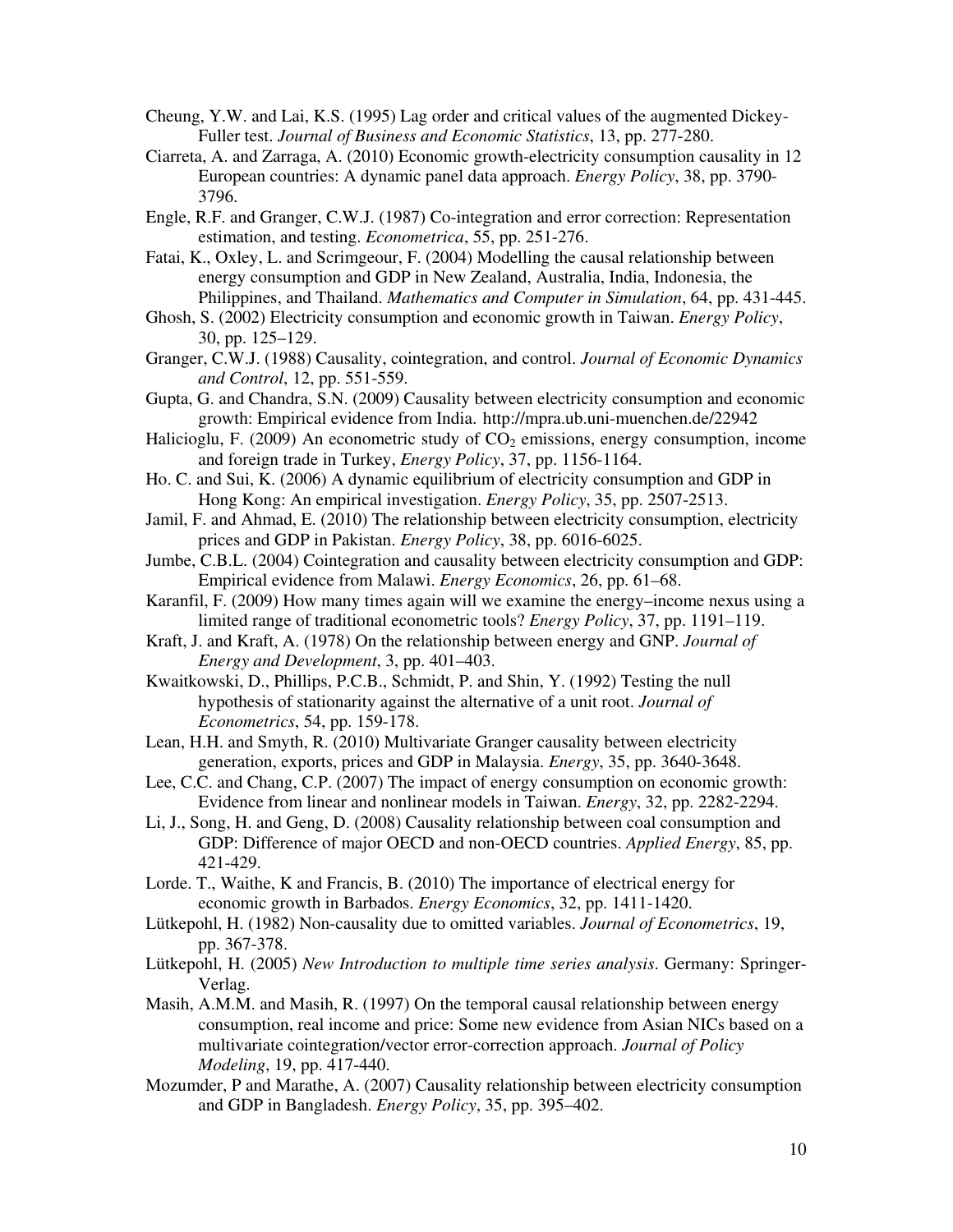Murry, D.A. and Nan, G.D. (1996) A definition of the gross domestic product-electrification interrelationship. *Journal of Energy and Development*, 19, pp. 275-283.

- Narayan, P.K., (2005) The saving and investment nexus for China: Evidence from cointegration tests, *Applied Economics*, 17, pp. 1979-1990.
- Narayan, P.K. and Prasad, A. (2008) Electricity consumption-real GDP causality nexus: Evidence from a bootstrapped causality test for 30 OECD countries. *Energy Policy*, 36, pp. 910-918.
- Narayan, P.K. and Singh, B. (2007) The Electricity consumption and GDP nexus for the Fiji Islands. *Energy Economics*, 29, pp. 1141-1150.
- Narayan, P.K and Smyth, R. (2005) Electricity consumption, employment and real income in Australia: Evidence from multivariate granger causality Tests. *Energy Policy*, 33, pp. 1109-1116.
- Narayan, P.K. and Smyth, R. (2009) Multivariate Granger causality between electricity consumption, exports and GDP: Evidence from a panel of Middle Eastern countries. *Energy Policy*, 37, pp. 229-236.
- Odhiambo, N.M. (2009a) Energy consumption and economic growth nexus in Tanzania: An ARDL bounds testing approach, *Energy Policy*, 37, pp. 617-622.
- Odhiambo, N.M. (2009b) Electricity consumption and economic growth in South Africa: A trivariate causality test. *Energy Economics*, 31, pp. 635-640.
- Ouédraogo, M. (2010) Electricity consumption and economic growth in Burkina Faso: A cointegration analysis. *Energy Economics*, 3, pp. 524-531.
- Ozturk, A. (2010) A literature survey on energy-growth nexus. *Energy Policy*, 38, pp. 340- 349.
- Ozturk I. and Acaravci, A. (2010) The causal relationship between energy consumption and GDP in Albania, Bulgaria, Hungary and Romania: Evidence from ARDL bound testing approach. *Applied Energy*, 6, pp. 1938-1943.
- Payne, J.E. (2009) On the dynamic of energy consumption and output in the US. *Applied Energy*, 86, pp. 575-577.
- Payne, J.E. (2010). A survey of the electricity consumption-growth literature. *Applied Energy*, 87, pp. 723-731.
- Pesaran, M.H. and Shin, Y. (1999) An autoregressive distributed-led modelling approach to cointegration analysis. In *Econometrics and Economic Theory in the 20th Century. The Ragnar Frisch Centennial Symposium*, ed. Steinar Strom. Cambridge: Cambridge University Press.
- Pesaran, M.H., Shin, Y. and Smith, R. (2001) Bounds testing approaches to the analysis of level relationships. *Journal of Applied Econometrics*, 16, pp. 289-326.
- Sadorsky, P. (2010) The impact of financial development on energy consumption in emerging economies. *Energy Policy*, 38, pp. 2528-2535.
- Shahbaz, M. (2009) A reassessment of finance-growth nexus for Pakistan: Under the investigation of FMOLS and DOLS techniques. *IUP Journal of Applied Economics*, 8, pp. 65-80.
- Shahbaz, M., Ahmad, K. and Chaudhary, A. R. (2008) Economic growth and its determinants in Pakistan. *Pakistan Development Review*, 47, pp. 471-486.
- Shahbaz. M., Shamim, A. and Naveed, A. (2010) Macroeconomic environment and financial sector's performance: Econometric evidence from three traditional approaches. *IUP Journal of Financial Economics*, 8, pp: 103-123.
- Shiu, A. and Lam, P.L. (2004) Electricity consumption and economic growth in China. *Energy Policy*, 32, pp. 47-54.
- Squalli, J. and Wilson, K. (2006) A bounds analysis of electricity consumption and economic growth in the GCC. Working Paper -06-09, EPRU, Zayed University.